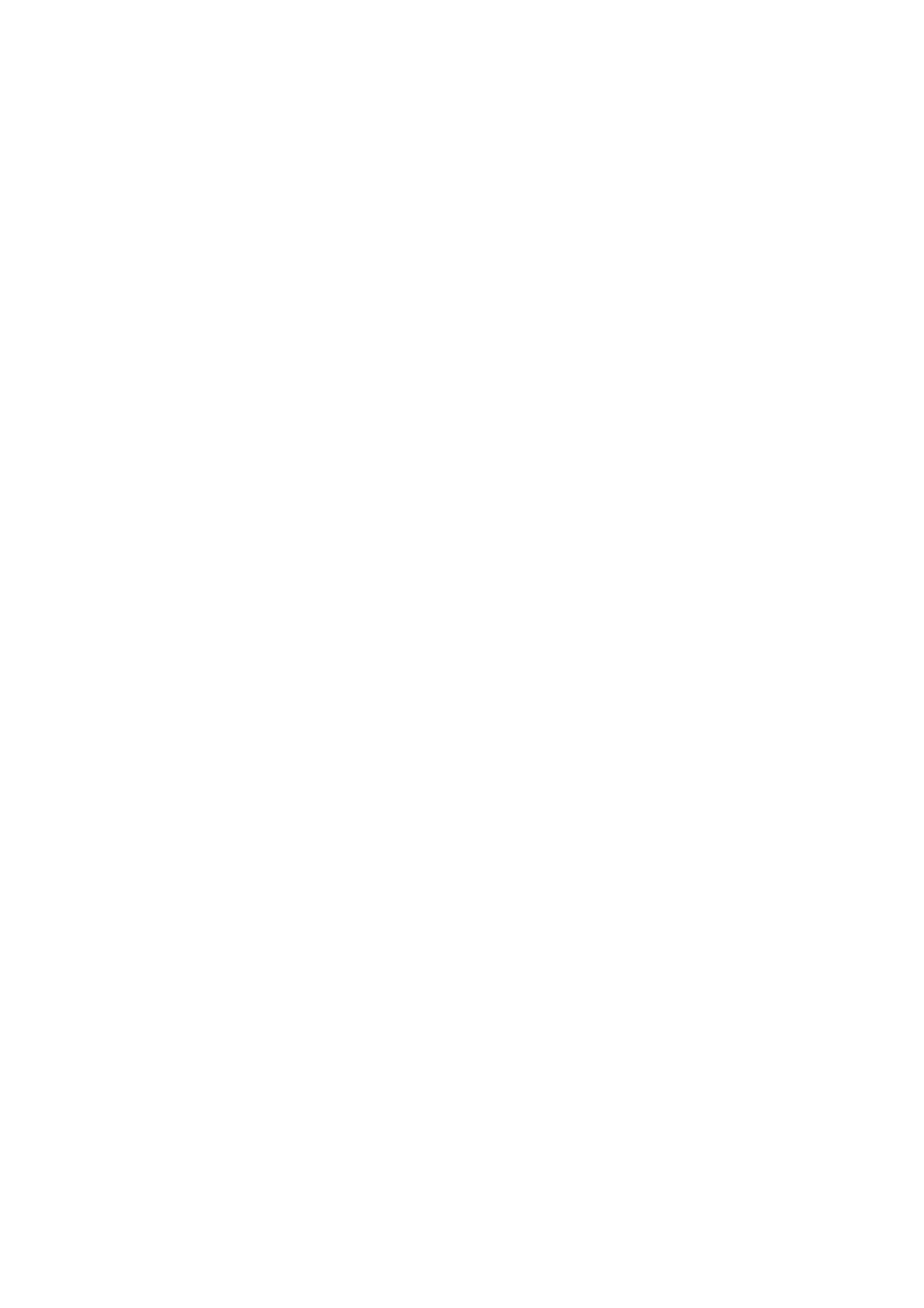Rit LbhÍ nr. 57 ISSN 1670-5785

# **"Áburðargjöf í lífrænni ræktun á Íslandi – 2014"**

## FINAL REPORT

Christina Stadler

Landbúnaðarháskóli Íslands

Febrúar 2015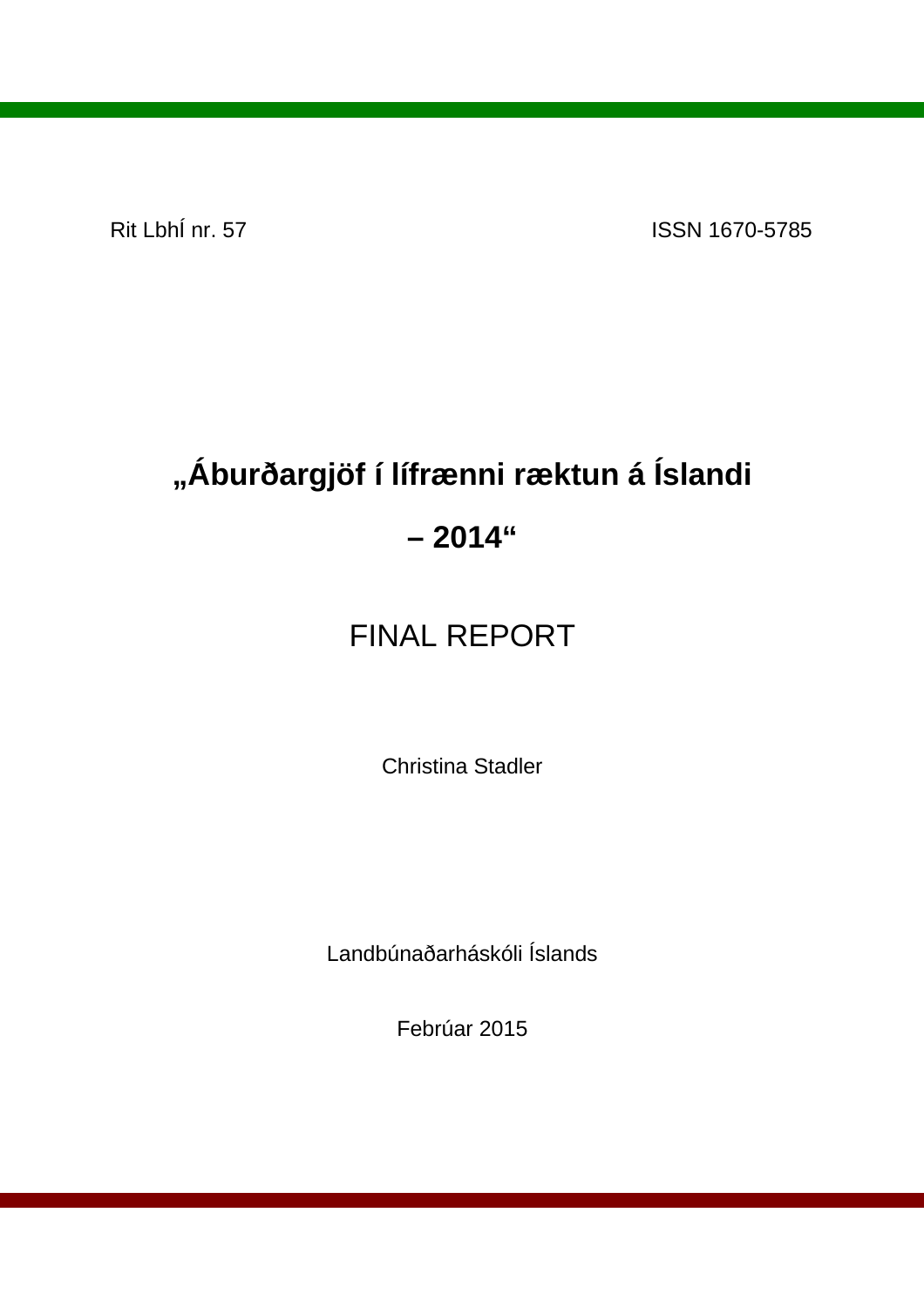## **Final report of the research project "Áburðargjöf í lífrænni ræktun á Íslandi – 2014"**

| <b>Duration:</b>        | 01/02/2014 - 28/02/2015                        |
|-------------------------|------------------------------------------------|
|                         |                                                |
| <b>Project leader:</b>  | Landbúnaðarháskóla Íslands                     |
|                         | Reykjum                                        |
|                         | Dr. Christina Stadler                          |
|                         | 810 Hveragerði                                 |
|                         | Email: christina@lbhi.is                       |
|                         | Tel.: 433 5312 (Reykir), 433 5249 (Keldnaholt) |
|                         | Mobile: 843 5312                               |
|                         |                                                |
|                         |                                                |
| <b>Collaborators:</b>   | Þórður G. Halldórsson, Akur                    |
|                         | Ingólfur Guðnasson, Engi                       |
|                         | Valdimar Ingi Guðmundsson, Sólheimar           |
|                         | Guðfinnur Jakobsson, Skaftholt                 |
|                         | Svanhvít Konráðsdóttir, Skjóli skyggnis        |
|                         |                                                |
| <b>Project sponsor:</b> | Samband Garðyrkjubænda                         |
|                         | Bændahöllinni við Hagatorg                     |
|                         | 107 Reykjavík                                  |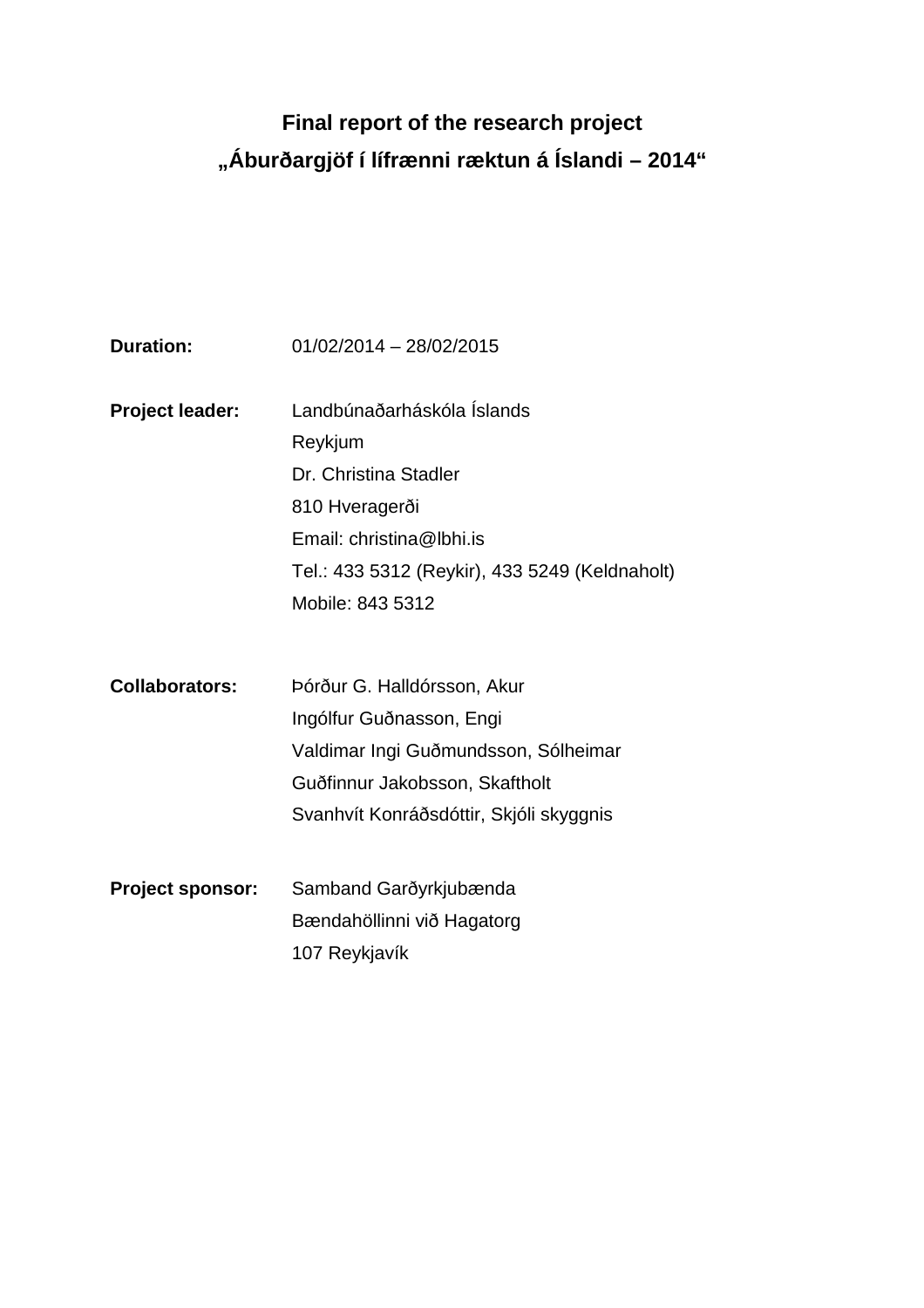## **Table of contents**

|                         | List of figures                                                                                                                                                | $\mathbf{II}$                                                           |  |
|-------------------------|----------------------------------------------------------------------------------------------------------------------------------------------------------------|-------------------------------------------------------------------------|--|
|                         | List of tables                                                                                                                                                 | $\mathsf{I}$                                                            |  |
|                         | Abbreviations                                                                                                                                                  | $\mathbf{III}$                                                          |  |
| 1                       | <b>SUMMARY</b>                                                                                                                                                 | 1                                                                       |  |
|                         | <b>YFIRLIT</b>                                                                                                                                                 | $\mathbf{2}$                                                            |  |
| $\overline{2}$          | <b>INTRODUCTION</b>                                                                                                                                            | $\mathbf{3}$                                                            |  |
| 3                       | <b>MATERIALS AND METHODS</b>                                                                                                                                   | 4                                                                       |  |
|                         | <b>Fertilisers</b><br>3.1<br>3.2<br>Greenhouse experiment<br>3.3<br><b>Statistical analyses</b>                                                                | $\overline{4}$<br>5<br>6                                                |  |
| 4                       | <b>RESULTS</b>                                                                                                                                                 | $\overline{7}$                                                          |  |
|                         | 4.1<br>Marketable yield<br>4.2<br>Outer quality of yield<br>4.3<br>Interior quality of yield<br>4.3.1<br>Sugar content<br>4.3.2<br>Soil nitrate content<br>4.4 | $\overline{7}$<br>9<br>9<br>9<br>Nitrogen content of fruits<br>10<br>10 |  |
| 5                       | <b>DISCUSSION</b>                                                                                                                                              | 12 <sub>2</sub>                                                         |  |
|                         | 5.1 Effect of fertiliser                                                                                                                                       | 12                                                                      |  |
|                         | 5.2 Fertiliser application strategies                                                                                                                          | 13                                                                      |  |
|                         | 5.3 Economics                                                                                                                                                  | 14                                                                      |  |
| 6                       | <b>CONCLUSIONS</b>                                                                                                                                             | $15\,$                                                                  |  |
| $\overline{\mathbf{7}}$ | <b>REFERENCES</b>                                                                                                                                              | 16                                                                      |  |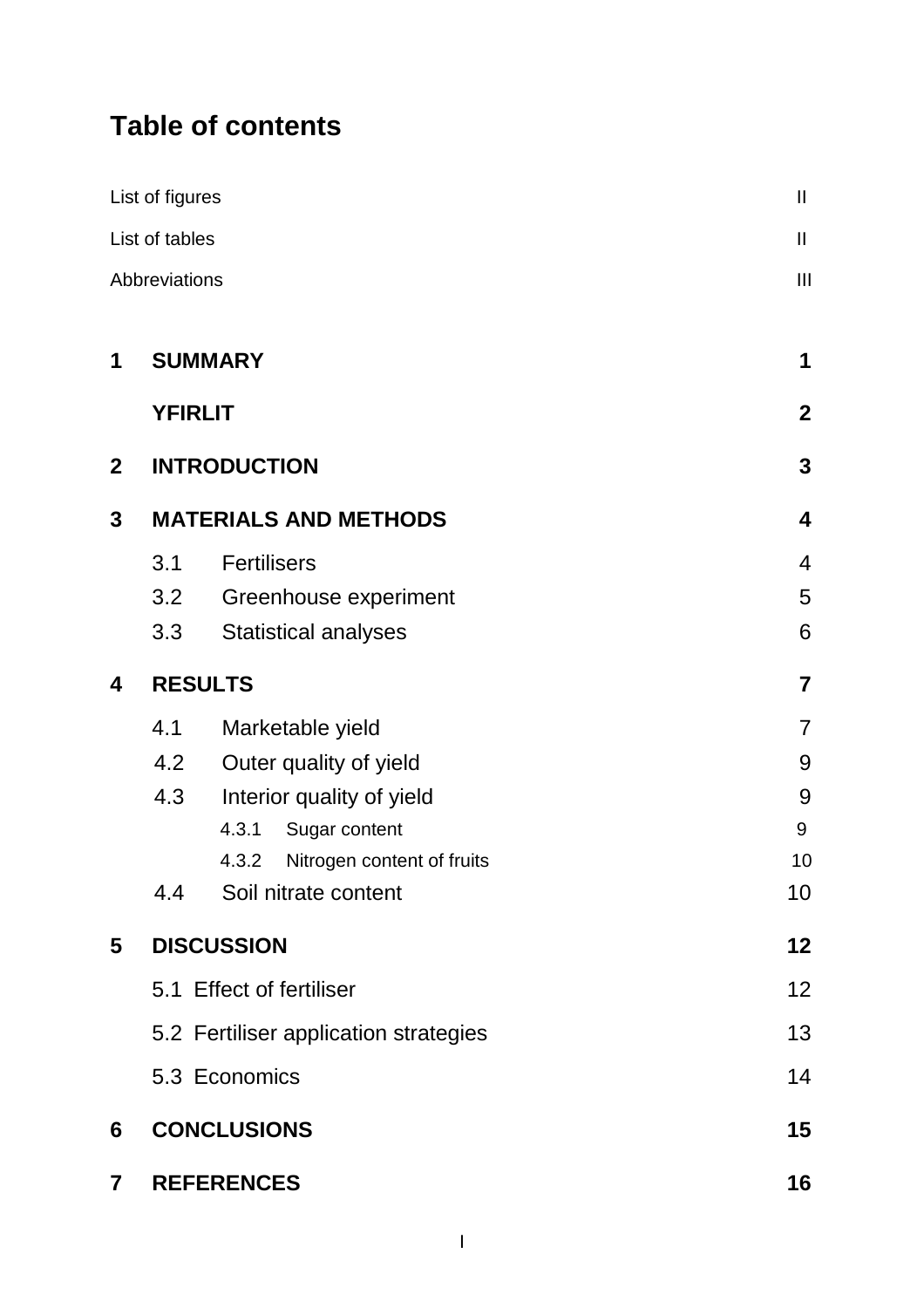## **List of figures**

| Fig. 1:    | Time course of accumulated marketable yield of tomatoes<br>(1. and 2. class fruits) during seven months of growth period<br>after application of organic fertilisers.                                                                                                                       | $\overline{7}$  |
|------------|---------------------------------------------------------------------------------------------------------------------------------------------------------------------------------------------------------------------------------------------------------------------------------------------|-----------------|
| Fig. $2:$  | Average fruit weight of tomatoes at different fertiliser<br>treatments.                                                                                                                                                                                                                     | 8               |
| Fig. 3:    | Sugar content of tomatoes at different fertiliser treatments.                                                                                                                                                                                                                               | 9               |
| Fig. $4$ : | N content of tomato fruits at different fertiliser treatments.                                                                                                                                                                                                                              | 10 <sup>°</sup> |
| Fig. 5:    | Soil nitrate content in tomatoes after the split application of<br>different organic fertilisers in the glasshouse. Fertiliser was<br>applied within a 30 cm wide fertiliserband (arrows marking a<br>fertiliser application) and thereafter all treatments were hand<br>hoed 5-10 cm deep. | 11              |

## **List of tables**

|         | Tab. 1: N, C, P and K content and C : N ratio of the tested organic<br>fertilisers.           | 5  |
|---------|-----------------------------------------------------------------------------------------------|----|
|         | Tab. 2: Characteristics of the glasshouse soil.                                               | 5  |
|         | Tab. 3: Cumulative total number of marketable tomatoes at different<br>fertiliser treatments. | 8  |
| Tab. 4: | Proportion of marketable and unmarketable tomato yield at<br>different fertiliser treatments. | 9  |
|         | Tab. 5: Costs of organic fertilisers.                                                         | 14 |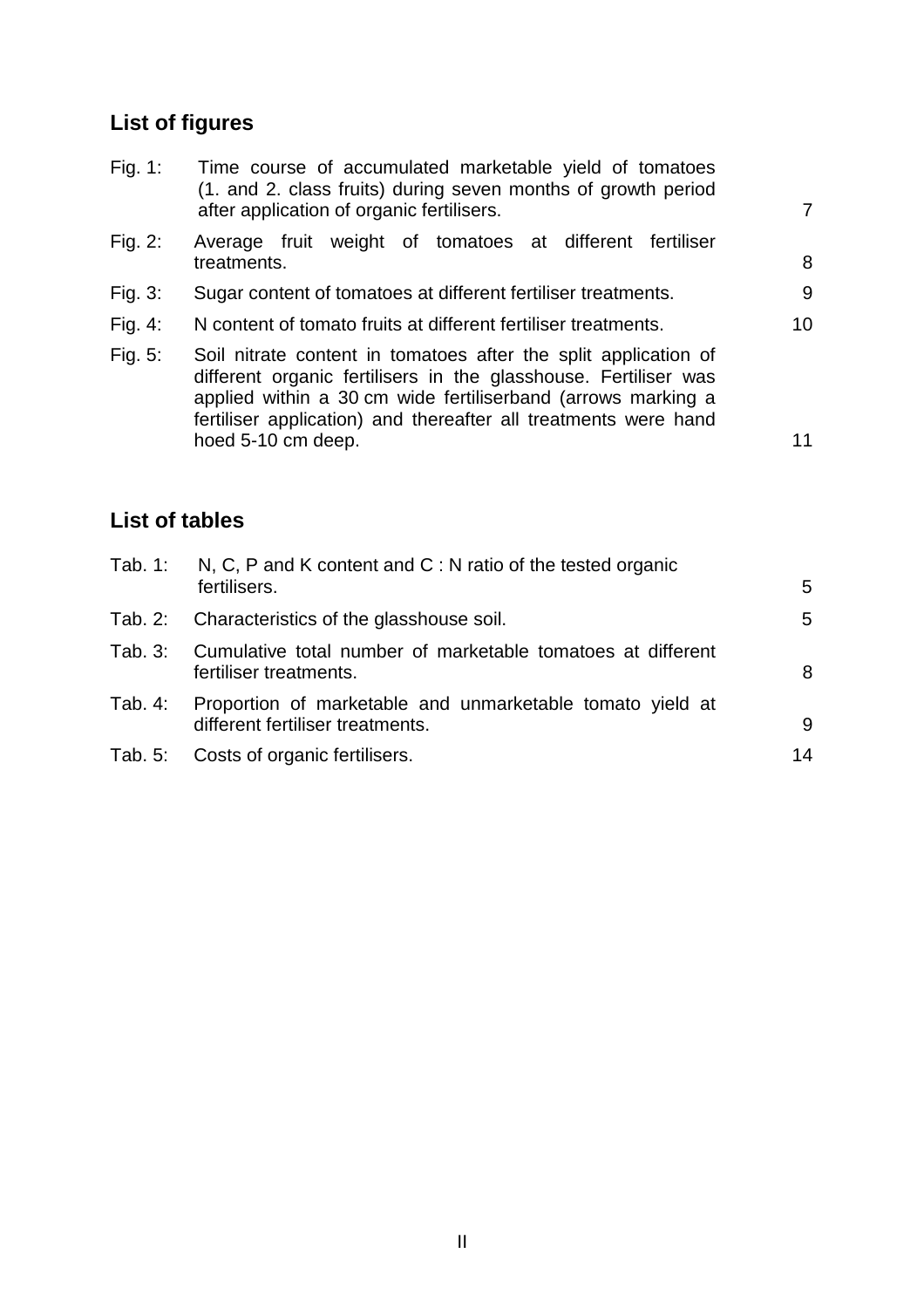## **Abbreviations**

| C                 | carbon                             |
|-------------------|------------------------------------|
| CAL               | calcium acetate lactate            |
| C: N              | carbon : nitrogen ratio            |
| $C_{org}$         | organic carbon                     |
| CaCl <sub>2</sub> | calcium chloride                   |
| DM                | dry matter yield                   |
| <b>HSD</b>        | honestly significant difference    |
| Κ                 | potassium                          |
| N                 | nitrogen                           |
| $N_t$             | total nitrogen                     |
| $NO3 - N$         | nitrate-nitrogen                   |
| <b>OM</b>         | organic matter                     |
|                   | $p \leq 0.05$ 5% probability level |
| P                 | phosphor                           |
| рH                | potential of hydrogen              |

Other abbreviations are explained in the text.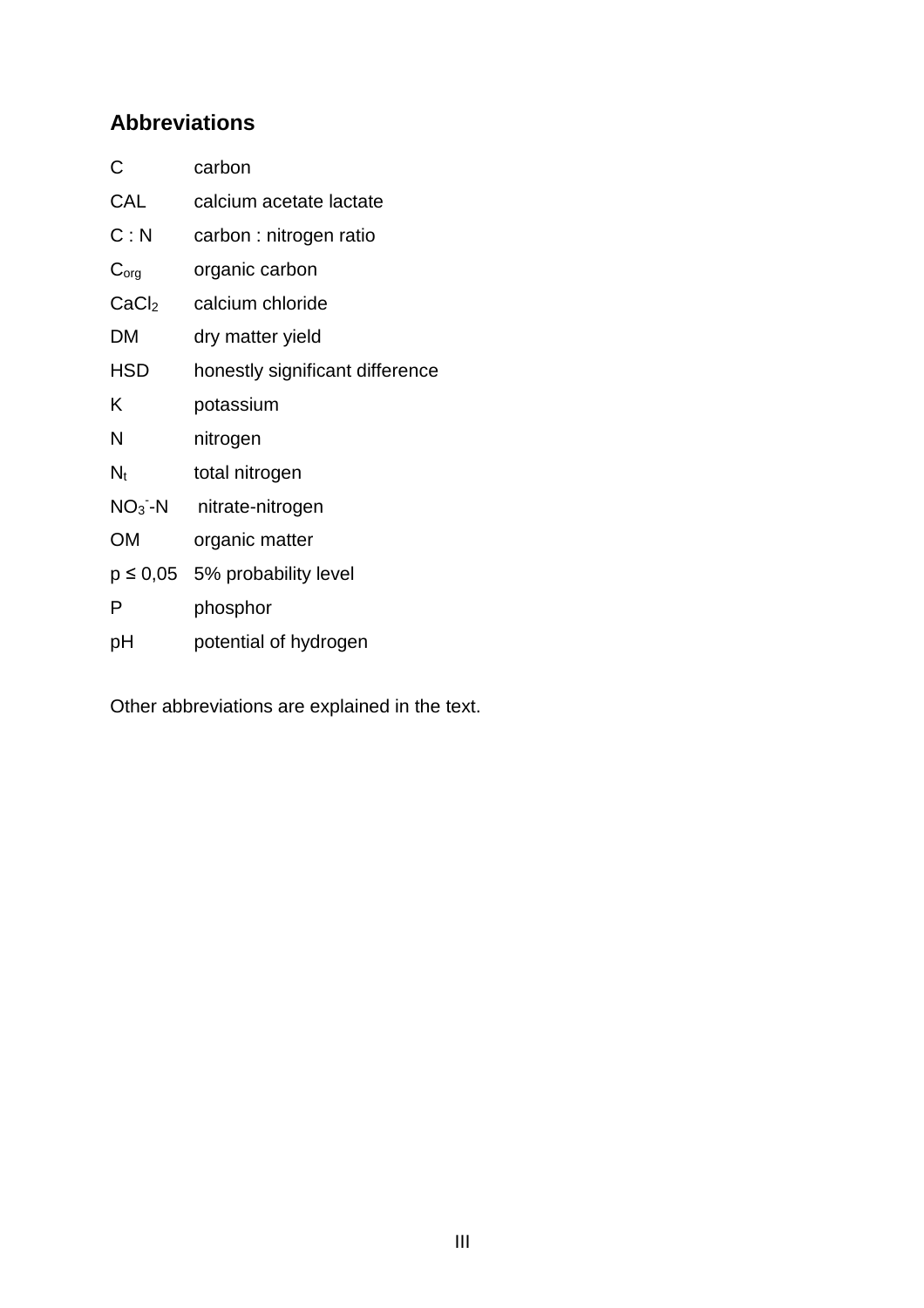## **1 SUMMARY**

In the past, organic vegetable crops in Iceland were fertilised mainly with mushroom compost (1,9% N). However, due to the contamination with conventional chicken manure this fertiliser is to be replaced. Thus, substitutes are urgently needed.

Composted cow manure (1,9% N), residues from the fish industry (10,9% N), and commercial organic fertilisers (216 mg N/l) have been tested in a greenhouse experiment with tomatoes (variety 'Dirk'). Plants were grown with a plant distance in the row of 49,25 cm, 2,5 plants/m² and 250 kg N/ha fertiliser was applied in a split application within a fertiliser band of 30 cm during a growth period of seven months. The yield of tomatoes was measured and soil samples regularly taken and analysed for nitrate-N.

Due to the high soil N supply of the soil in the greenhouse did the fertiliser treatments show no significant differences in tomato yield and even not to the unfertilised control. A tendentially higher yield was reached after application of Pioner complete 6-1-3<sup>®</sup>. In general was the yield level low. The reason for that was a relatively low natural solar irradiation during the whole growth period compared to other years. A fertiliser application markedly affected the nitrate content in the soil. Also, hand hoeing increased the soil nitrate content and should therefore be part of an optimised fertiliser management strategy.

When just observing the price for one kg of N, mushroom compost seems to be a cheap fertiliser. However, when also the N utilisation is considered, both fishmeal and Pioner complete 6-1-3 $^\circledast$  are even cheaper than mushroom compost. Taking more years into account would probably result in similar values for all fertilisers as mushroom compost is not only mineralising N in the year of application.

The prohibition of mushroom compost should not really effect the organic vegetable growers as there are at least equal (composted animal manures) or even better fertilisers (e.g. fishmeal) with a similar price range on the market.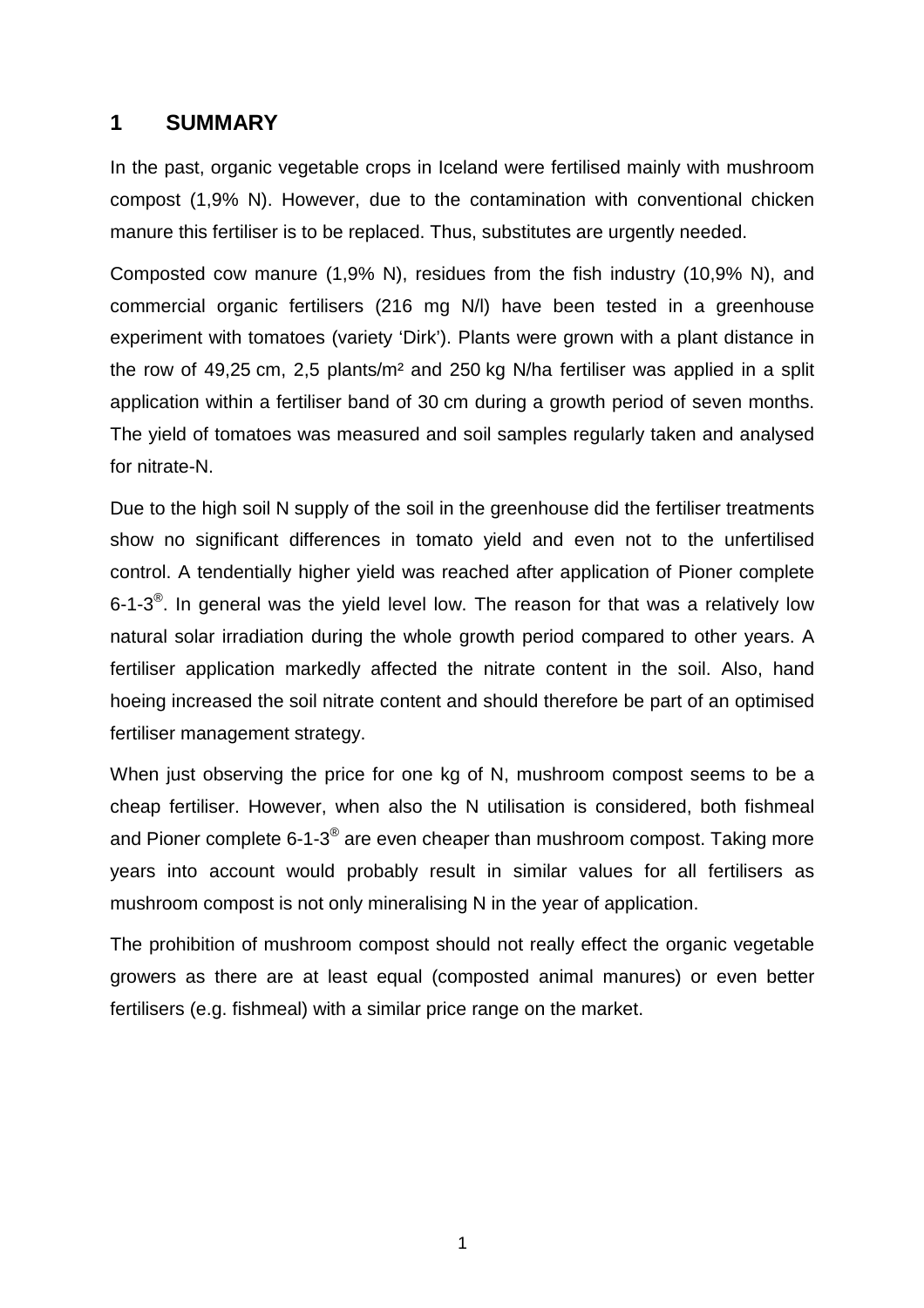## **YFIRLIT**

Fram til þessa hafa grænmetisbændur í lífrænni ræktun einkum notað sveppamassa (1,9% N) til áburðargjafar. En nú hefur verið bannað að nota sveppamassa í lífrænni ræktun vegna þess að hann inniheldur hænsnaskít úr hefðbundinni hænsnarækt. Það er því brýn þörf á því að finna aðra áburðargjafa sem uppfylla næringarþörf plantna og má jafnframt nota í lífrænni ræktun.

Moltu úr búfjáráburði (1,9% N), leifum frá fiskiðnaði (fiskimjöl, 10,9% N) og innfluttum verksmiðjuframleiddum áburði (216 mg N/l) var prófað í gróðurhúsatilraun með tómötum (yrki 'Dirk'). Plöntur voru ræktaðar með 49,25 cm bili milli plantna í röðinni og 2,5 plöntur / m². Borið var á 30 cm breitt svæði, alls 250 kg N / ha skipt í fimm (5 × 50) yfir vaxtatímabilið, sem var sjö mánuðir. Uppskera af tómötum var mæld og jarðvegssýni tekin reglulega og nítrat-N mælt.

Vegna mikils N framboðs í jarðvegi úr gróðurhúsi var ekki marktækur munur milli áburðarliða í tómatauppskeru og jafnvel ekki í samanburði við liðinn án áburður. Heldur meiri uppskeru fékkst eftir notkun á Pioner complete 6-1-3® en var ekki marktækur munur. Almennt var uppskeran lág. Ástæða þess var líklega mun minni náttúruleg sólarinngeislun á öllu vaxtartímabilinu samanborið við önnur ár. Áburður hafði veruleg áhrif á nítrat í jarðvegi. Það jók nítrat í jarðveginum að hræra í efsta laginu nokkrum sinnum (t.d. við áburðurgjöf) yfir vaxtatímabilið og ætti því að vera hluti af betri áburðurstjórnun.

Þegar einungis er verið að skoða verð fyrir eitt kg af N, virðist sveppamassi vera ódýr áburður. Hins vegar, þegar athuguð er N nýting, eru bæði fiskimjöl og Pioner complete 6-1-3<sup>®</sup> jafnvel ódýrari en sveppamassi. Að taka fleiri ár í reikninginn myndi líklega leiða í ljós svipað verð fyrir allar áburðartegundirnar, því að sveppamassi gefur ekki aðeins nítrat á áburðargjafarárinu.

Bann við notkun sveppamassa ætti í raun ekki hafa áhrif á lífræna ræktun grænmetis þar sem til staðar er að minnsta kosti jafn góður áburður (molta úr búfjáráburði) eða jafnvel betri áburður (t.d. fiskimjöl) á svipuðu verði á markaði.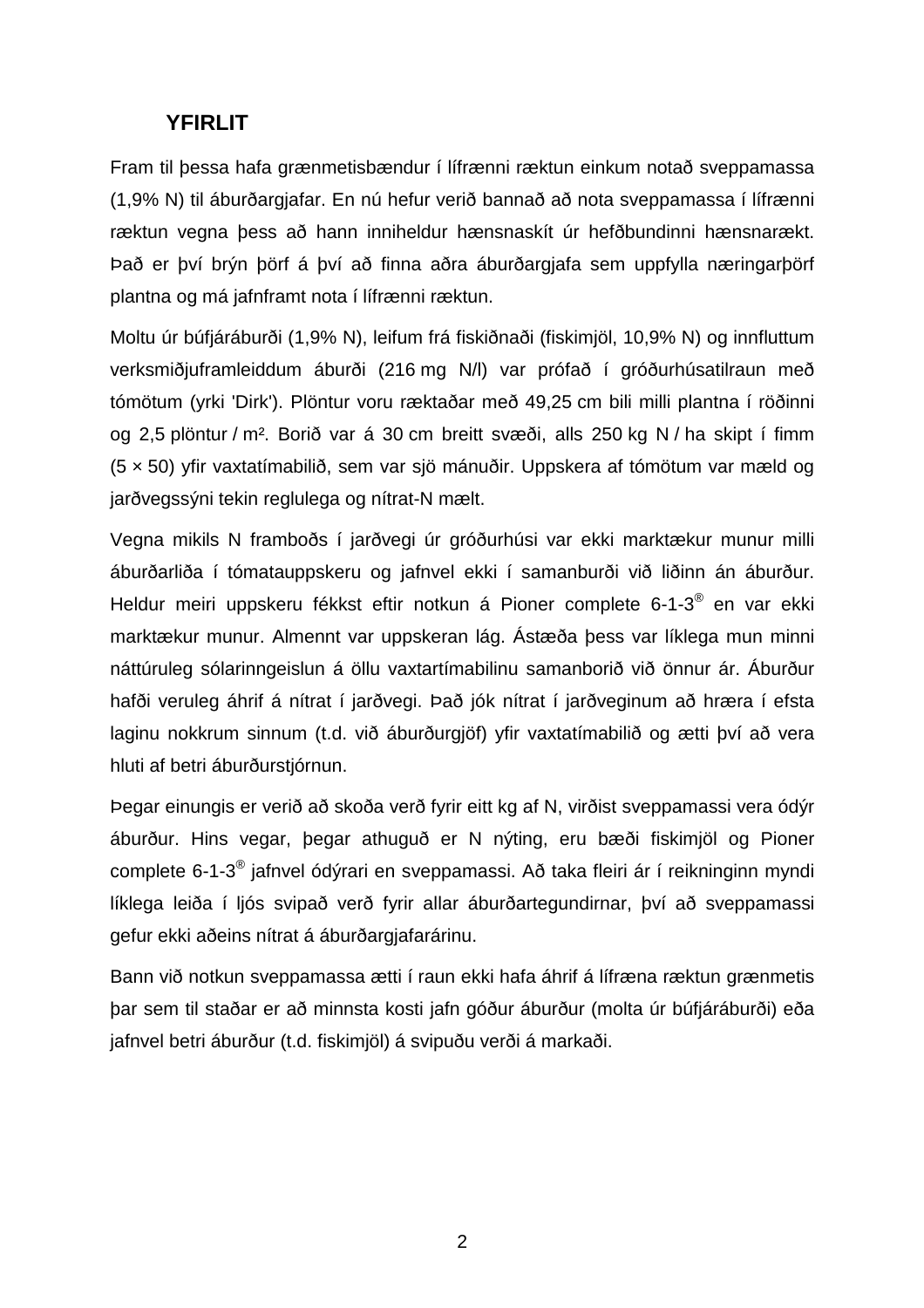#### **2 INTRODUCTION**

Vegetable crops, both grown in the greenhouse and outdoor, have a high nitrogen requirement. Therefore, N fertilisers used for organic vegetable production should ensure high N turnover, fast N availability, and continuous N supply. In the past, organic vegetable crops in Iceland were fertilised mainly with mushroom compost. However, due to the organic regulation (Council Regulation (EC) No 834/2007 of 28 June 2007 on organic production and labelling of organic products and repealing Regulation (EEC) No 2092/91) the use of mushroom compost is forbidden due to contamination with conventional chicken manure. Organic chicken husbandry is missing in Iceland and therefore also the possibility for replacement. Thus, substitutes are urgently needed. This study is a response to the imminent need of the Icelandic organic vegetable growers to find a suitable substitute for the mushroom compost they have been using till now.

Potential fertilisers for organic vegetable production are on the one hand animal residues, e.g. horse and sheep manure from organic production or from conventional production after composting and residues from the fish industry (fishmeal). Also, imported industrially processed animal residues e.g. Nugro (liquid fertiliser based on fishmeal) are getting more popular, but are not in line with the general principle of organic horticulture to feed the plants through the soil. On the other hand crop residues, legumes (milled seeds of grain legumes (pea, fababean, lupin), cuttings of e.g. clover mixed into soil or undersowing of clover) and commercial organic fertilisers are popular in other countries. However, traditional compost is mainly used as soil conditioner as its N mineralisation is low and slow.

All these types of fertilisers are implying a different fertiliser composition. In numerous studies, N mineralisation and frequently N content of crop residues (e.g. Trinsoutrot et al., 2000) and plant-derived and industrially processed organic N fertilisers (Stadler et al., 2006) were strongly correlated. Therefore, possible fertilisers for organic horticulture in Iceland should require a high N content.

So far, studies on organic fertilisers on the yield of vegetable crops are rare in Iceland and mainly based on fertiliser application with mushroom compost (Gunnlaugsson, 1995 and 1997) and mushroom compost in comparison to fishmeal (Gunnlaugsson & Guðfinnsson, 2004) or a mixture of fishmeal and seaweed was compared to Nugro (Stadler et al., 2010). To achieve a synchrony between N release

3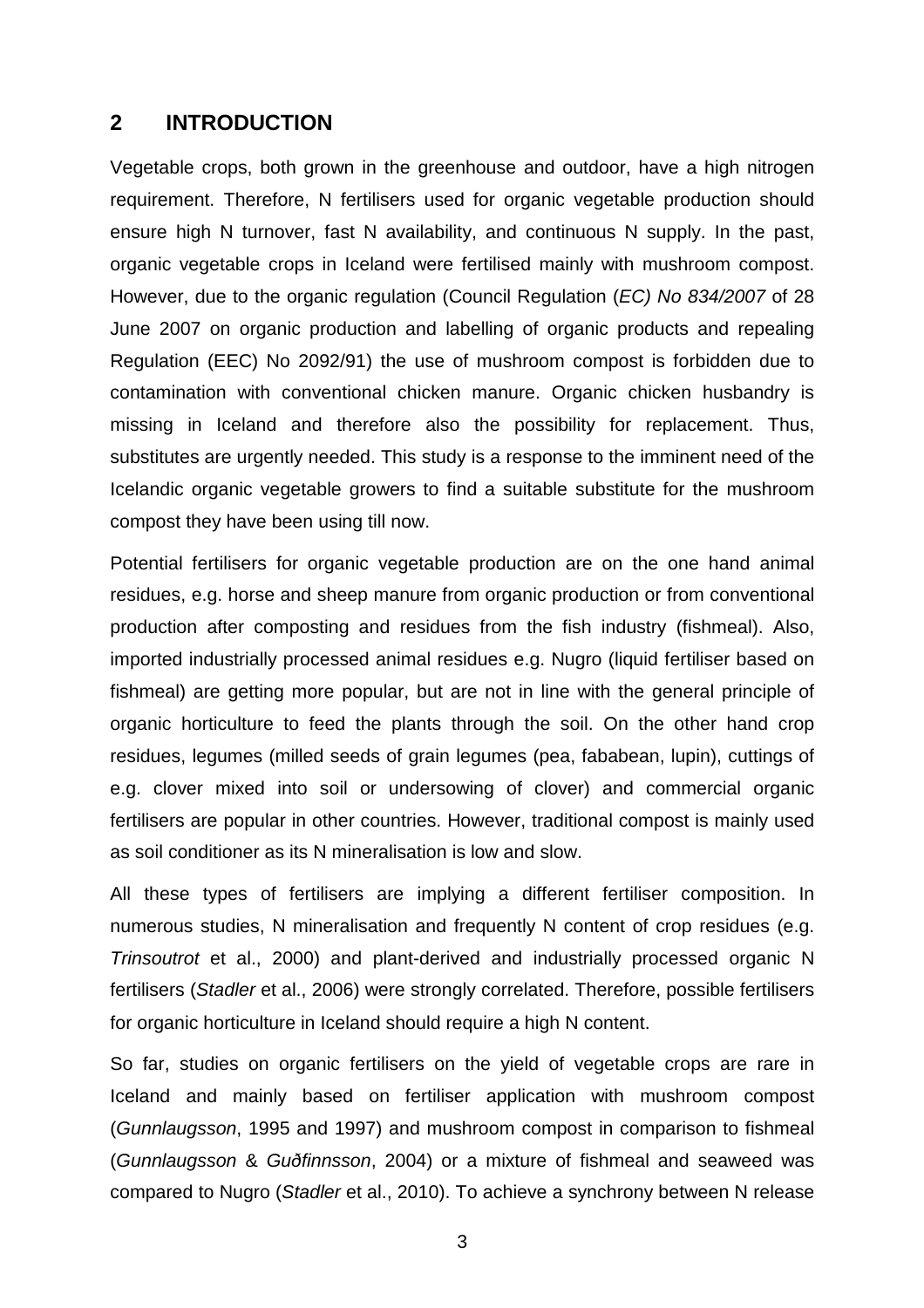of fertilisers and N demand by the growing crop, time of application is important. Earlier studies have shown that a splitted application of fertiliser amount could be promising to synchronise N availability with growth (Stadler, 2006). This was tested in a greenhouse experiment with different organic fertilisers (Stadler, 2014) in the year 2013 and it was recommended to use either fishmeal or Pioner complete 6-1-3 $^{\circledR}$  to get a high and fast N availability. However, because 2013 was characterized by a low solar irradiation and low harvest, the experiment was repeated in 2014.

The objectives of this study are to test (1) the effect of organic fertilisers on yield of organic vegetable grown indoor and (2) to develop advisory material for organic growers in Iceland.

## **3 MATERIALS AND METHODS**

### **3.1 Fertilisers**

Composted animal residues (manure from cow) from organic production, residues from the fish industry (fishmeal), the imported industrially processed plant residue Pioner complete 6-1-3 $^{\circledR}$  (liquid fertiliser based on sugar beets and sugar cane), and mushroom compost as one of the most commonly used fertilisers in organic vegetable production in Iceland were investigated in a greenhouse experiment with tomatoes. Fertilisers that gave in the pot, basil and greenhouse experiments in 2012 and 2013 best results (Stadler, 2014) were selected (Tab. 1). The N content was low for mushroom compost and composted cow compost (1,9% N), whereas the N content was much higher for fishmeal (10,9% N). The C content of the investigated organic fertilisers was higher for fishmeal than for mushroom and cow compost. The C : N ratio resulted in much lower values for fishmeal and Pioner complete 6-1-3<sup>®</sup> than for mushroom and cow compost.

Residues with a small particle size showed a stronger and longer N immobilisation and subsequently lower N mineralisation than did those with a large size (Jensen, 1994; Corbeels et al., 2003). Therefore, to minimise particle size effects so as to better compare the investigated fertilisers, the composted cow manure was sieved to pass through a 5.0 mm screen.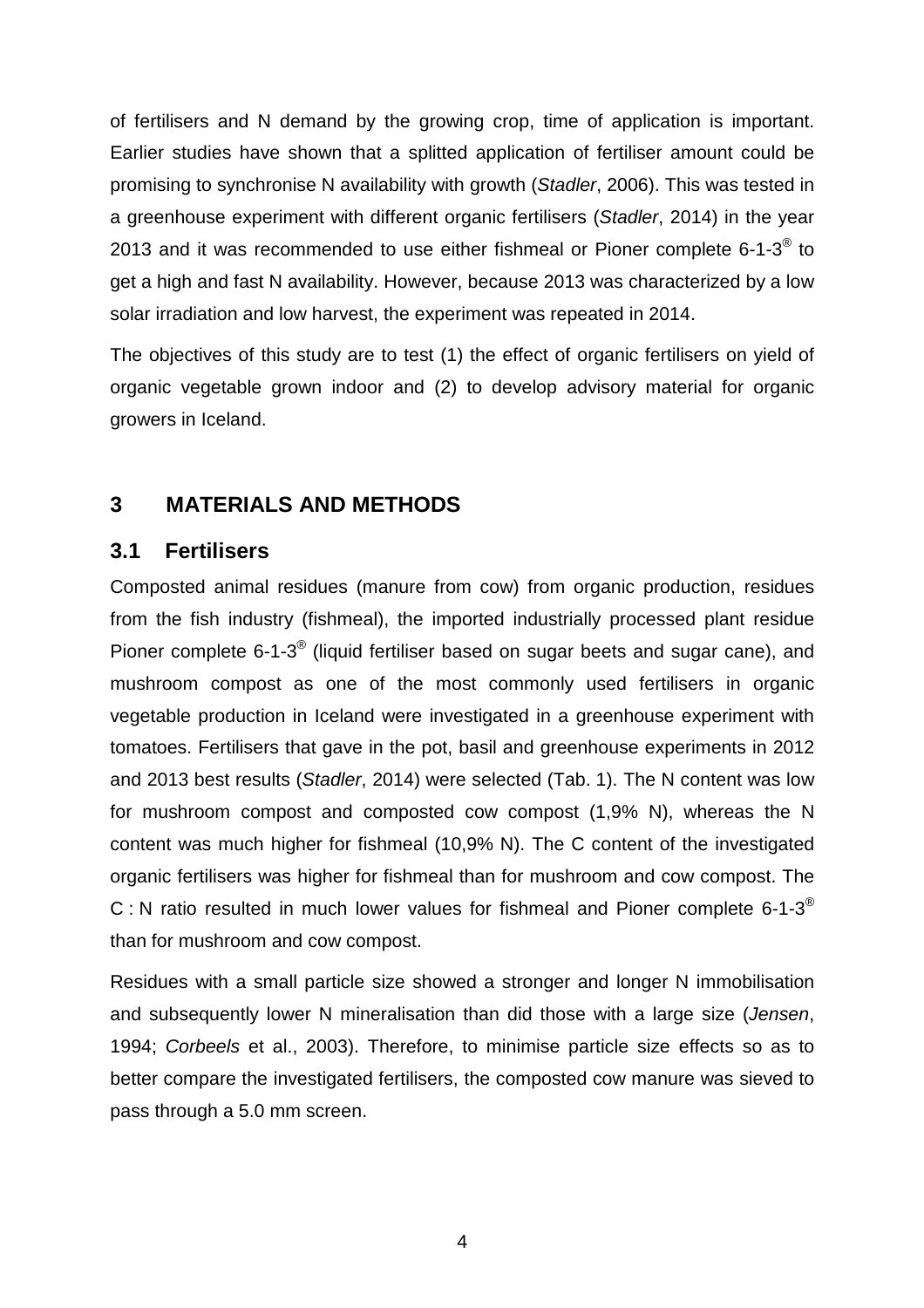| <b>Fertiliser</b>                      | N<br>content  | C<br>content  | C: N<br>ratio | P             | K             |
|----------------------------------------|---------------|---------------|---------------|---------------|---------------|
|                                        | (%)<br>(mg/l) | (%)<br>(mg/l) |               | (%)<br>(mg/l) | (%)<br>(mg/l) |
| Mushroom compost (reference)           | 1,91          | 22,2          | 11,6          | 0.44          | 1,04          |
| Cow compost                            | 1,92          | 21,7          | 11,3          | 0,58          | 0,89          |
| Fishmeal                               | 10,94         | 42,7          | 3,9           | 2,25          | 1,24          |
| Pioner complete $6-1-3^{\circledcirc}$ | $216^*$       | 609           | 2,8           | 50            | 150           |

**Table 1: N, C, P and K content and C : N ratio of the tested organic fertilisers.** 

#### **3.2 Greenhouse experiment**

Tomatoes (Lycopersicum esculentum MILL. cv. Dirk) were grown in glasshouses at Sólheimar. The soil was high in organic matter (OM) and well supplied with nutrients as indicated in Table 2.

**Table 2: Characteristics of the glasshouse soil.** 

| $\mathbf{v}_{\mathsf{org}}$ | N,  | C: N | рH<br>CaCl <sub>2</sub> | <b>CAL</b> | CAL                   |
|-----------------------------|-----|------|-------------------------|------------|-----------------------|
|                             |     |      |                         |            | (mg / 100 g dry soil) |
| 21.4                        | 1.5 | 14,3 | 6,4                     | 321        | 33                    |

Previous to the tomato crop green cabbage was grown. Green cabbage received about 82 g N / m<sup>2</sup> (1,5 kg compost per m<sup>2</sup>, 0,5 kg fishmeal per m<sup>2</sup>, and 0,2 l Bröste 6-1-3 per m<sup>2</sup>).

Tomatoes were sown on January 5, 2014 and transplanted in double rows per plot with 49,25 cm plant to plant, 50 cm interrow distance and 75 cm distance between the double rows, 2,5 plants/m<sup>2</sup> on March 19, 2014. Tomatoes were grown until middle of October, 2014. The experimental layout was a randomised block design with three replicates. Plant protection was managed by using beneficial organisms. Bumblebees were used for pollination and hives were most of the time open. Deleafing was done once a week and two leaves in the bottom were taken and one small leaf in the top. Weed was regularly removed by hand. Air temperature in the glasshouse was for tomatoes 21  $\mathbb C$  from 09.30-18.00, 15  $\mathbb C$  from 18.00-21.00 and 17 °C from 21.00-09.30. Drip irrigation (two tubes for each row, 10 cm dripping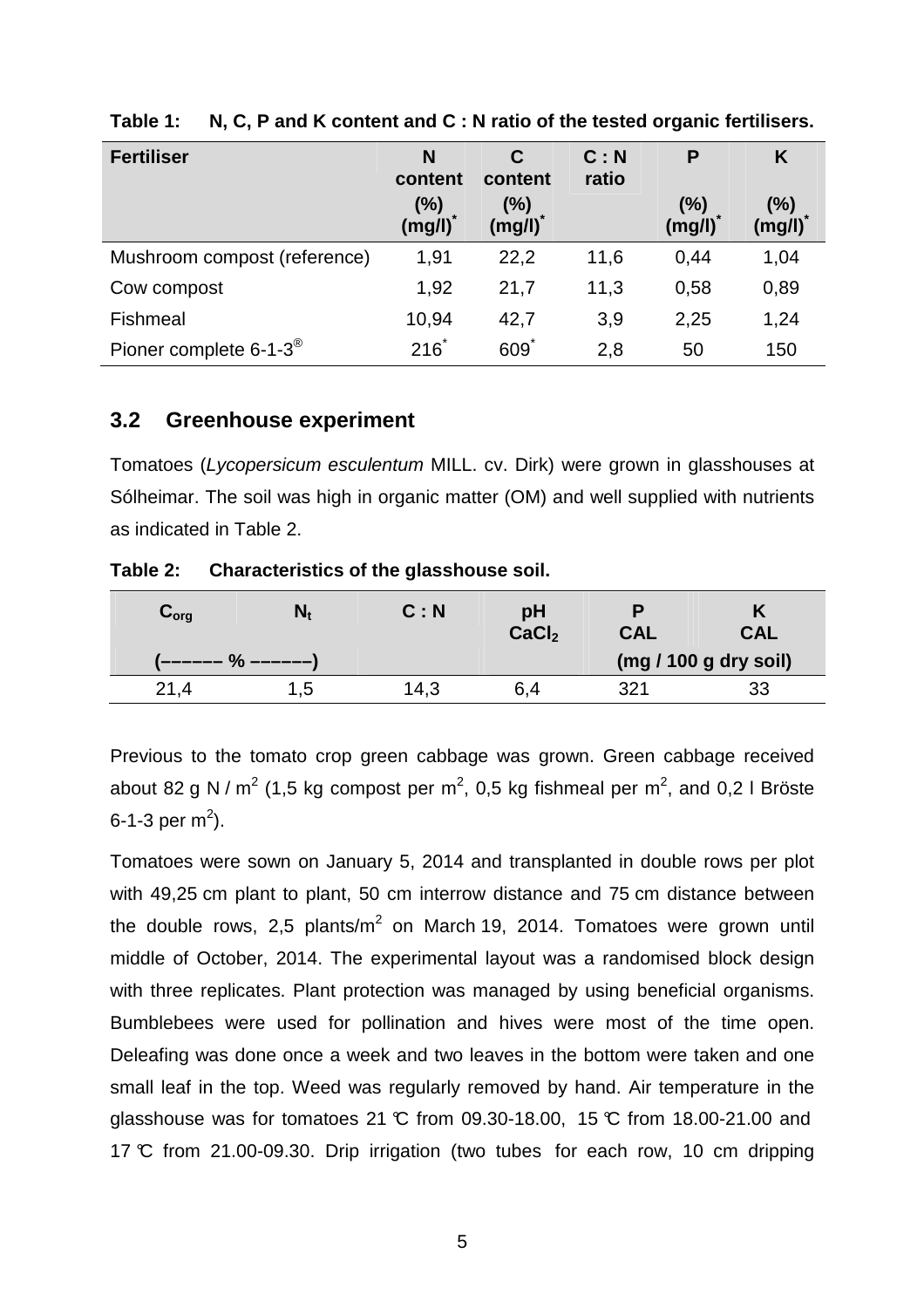distance). Approximately 1,5 l per plant was applied daily (0,75 l at 06.00, 0,50 l at 11.00 and 0,25 l at 15.00) and 1,0 l was added at sunny days.

After planting an amount of 25 g N/ $m<sup>2</sup>$  was applied during seven months of growing period in a splitted application of each 5 g N/m<sup>2</sup> in about 40 days intervals as either fishmeal, Pioner complete 6-1-3<sup>®</sup>, composted cow manure or the reference fertiliser mushroom compost (Tab. 1) within a fertiliser-band of 30 cm. An unfertilised treatment (control) was included to monitor N mineralisation from soil. At each N application all treatments including the control were hand hoed 5-10 cm deep. During the growth period red tomatoes were regularly collected in the subplots from eight plants about twice each week. Total fresh yield, number of fruits, fruit category: Aclass (> 55 mm), B-class (45-55 mm) and not marketable fruits (among others too little fruits (< 45 mm)) was determined. During the growth period the interior quality of fruits was determined once. A brix meter (Pocket Refractometer PAL-1, ATAGO, Tokyo, Japan) was used to measure sugar content. From these harvests, the fresh biomass weight was determined and samples were dried at 105  $\mathbb C$  for 24 h for DM. Dry samples were milled and N content was analysed according to the DUMAS method (varioMax CN, Macro Elementar Analyser, ELEMENTAR ANALYSENSYSTEME GmbH, Hanau, Germany).

Composite soil samples for analysis of nitrate-N were taken from 6 cores from 0-15 cm depth within the fertiliser-band before planting of tomatoes and at regular intervals during the growth period (at fertiliser application and 10, 20, 40 days after each fertiliser application). After sampling, soil samples were kept frozen. Gravimetric soil water content was determined and the soil was extracted with 0.01 M CaCl2 (1:2 soil:extractant). After filtration (filter paper no. 2, WHATMAN) soil extracts were subsequently frozen. Nitrate was measured by FIAlab 3500b SIA analyser (FIALAB Instruments Inc., 14450 NE 29th Place, Suite 113, Bellevue, WA 98007, USA).

#### **3.3 Statistical analyses**

SAS Version 9.4 was used for statistical evaluations. The results were subjected to one-way analyses of variance with the significance of the means tested with a Tukey/Kramer HSD-test at  $p \le 0.05$ .

6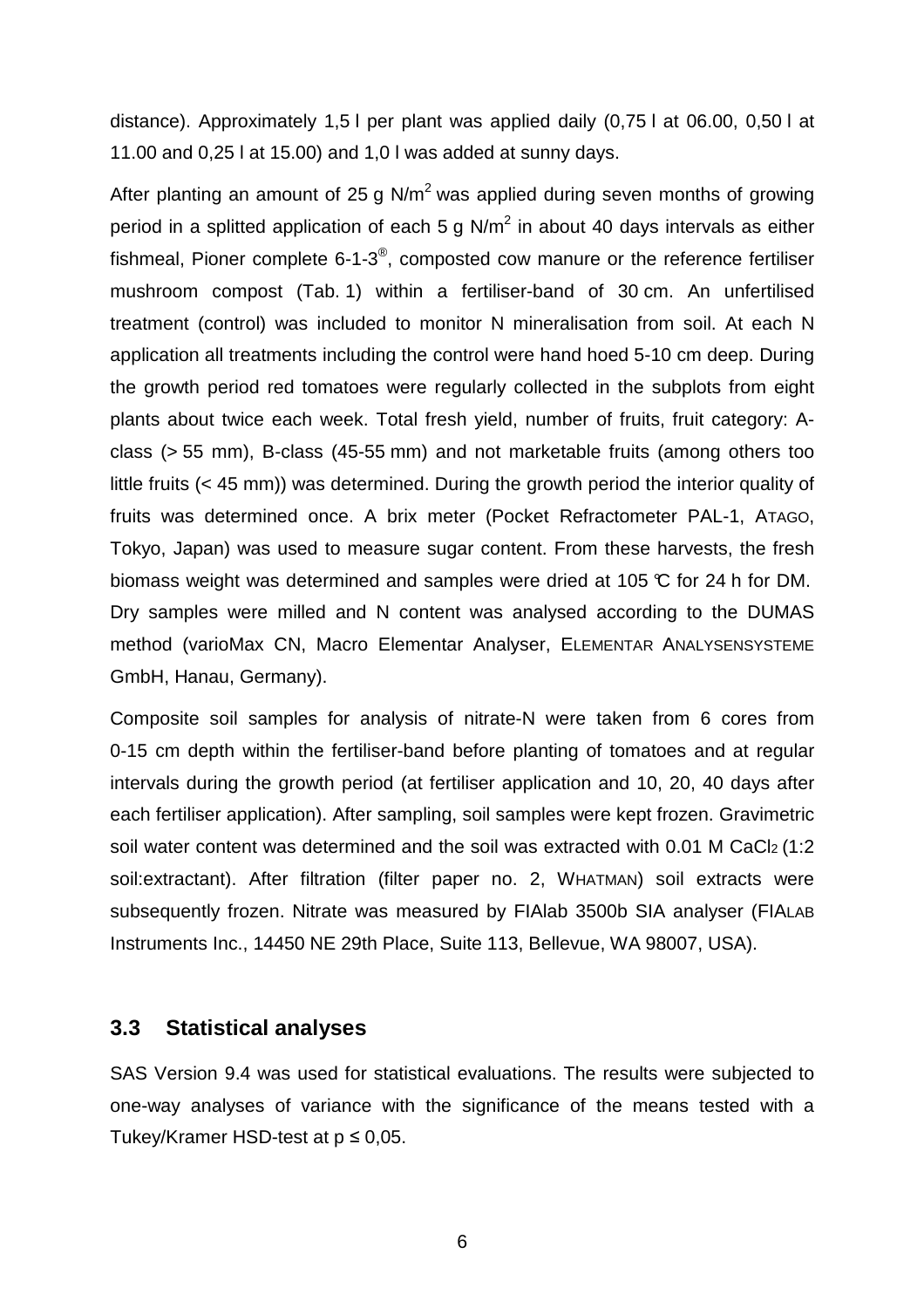## **4 RESULTS**

## **4.1 Marketable yield**

The yield of tomatoes included all harvested red fruits at the end of the growth period. The fruits were classified in 1. class (> 55 mm), 2. class (45-55 mm) and not marketable fruits (too little fruits (< 45 mm), fruits with blossom end rot, flawed, cracked and not well shaped fruits).

At the beginning of the growth period had all treatments a comparable yield. But, after two months of harvest, it seems that yield differences between treatments did increase. However, at the end of the harvest period was the yield level of marketable fruits low and the yield differences within the fertilised treatments not significant. However, yield of tomatoes that received Pioner complete 6-1-3 $^{\circledR}$  was tendentially higher. Yield obtained with the tested organic fertilisers was comparable to mushroom compost (Fig. 1). Even yield in the unfertilised control was high (compared to the fertilised treatments) and with no statistically significances to the fertilised treatments, indicating a high soil N supply.



#### **Fig. 1: Time course of accumulated marketable yield of tomatoes (1. and 2. class fruits) during seven months of growth period after application of organic fertilisers.**

Letters indicate significant differences at the end of the experiment (LSD, p≤0.05).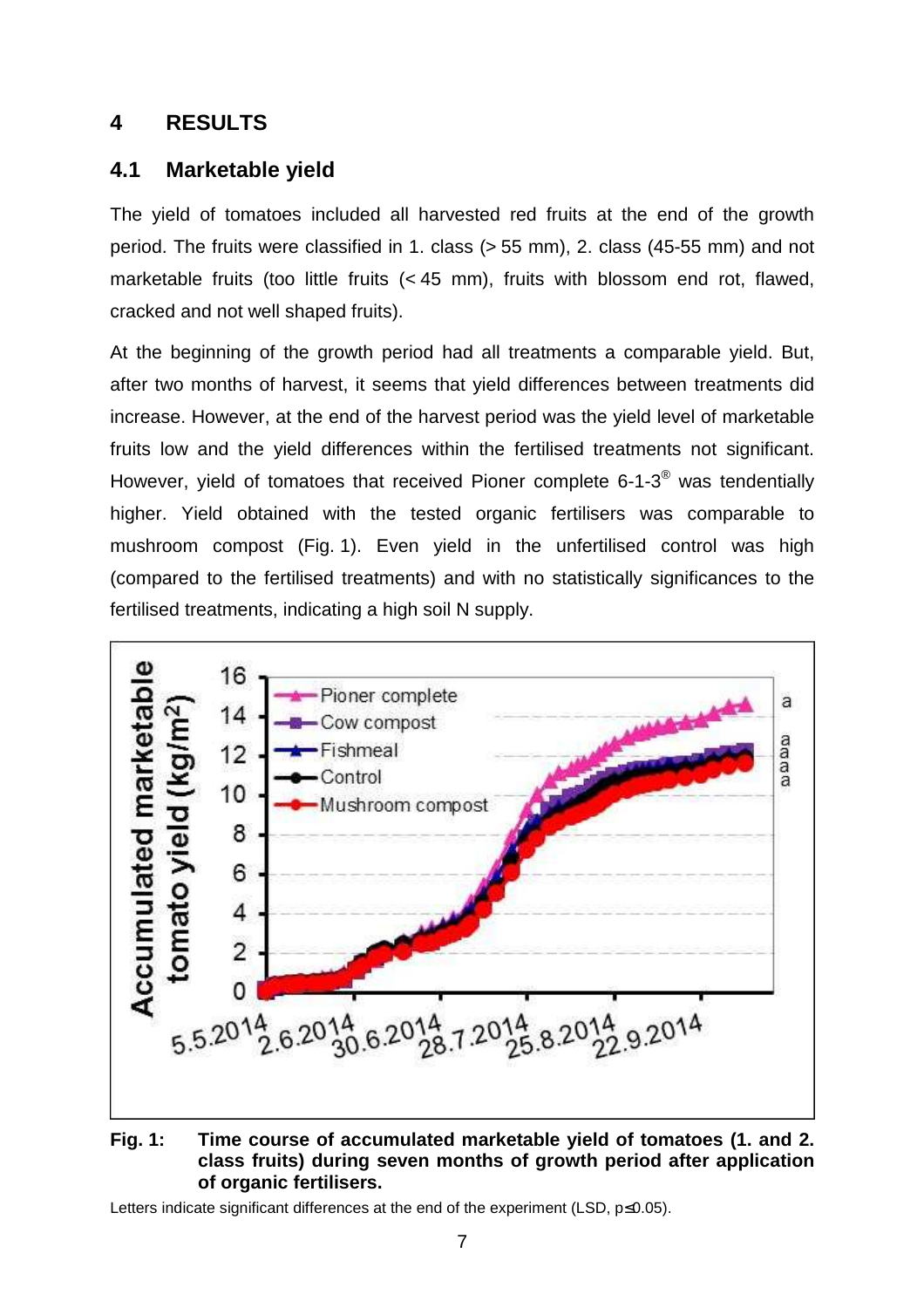Number of marketable fruits was statistically not different between the fertiliser treatments, but a tendentially higher number was reached after application of Pioner complete 6-1-3 $^{\circledR}$  (Tab. 3).

|                                        | <b>Number of marketable fruits</b> |           |  |  |  |
|----------------------------------------|------------------------------------|-----------|--|--|--|
| <b>Treatment</b>                       | 1. class                           | 2. class  |  |  |  |
| Control                                | 81 a                               | 50a       |  |  |  |
| Mushroom compost                       | 80 a                               | 52 a      |  |  |  |
| Cow manure                             | 83 a                               | 56 a      |  |  |  |
| Fishmeal                               | 85 a                               | 50 a      |  |  |  |
| Pioner complete $6-1-3^{\circledcirc}$ | 107<br><b>a</b>                    | 51<br>- a |  |  |  |

**Tab. 3: Cumulative total number of marketable tomatoes at different fertiliser treatments.** 

Letters indicate significant differences at the end of the harvest period (HSD,  $p \le 0.05$ ).

Average fruit size of first class tomatoes was varying between 80-120 g / fruit (Fig. 2). There seems to be no difference between the fertiliser treatments.



**Fig. 2: Average fruit weight of tomatoes at different fertiliser treatments.**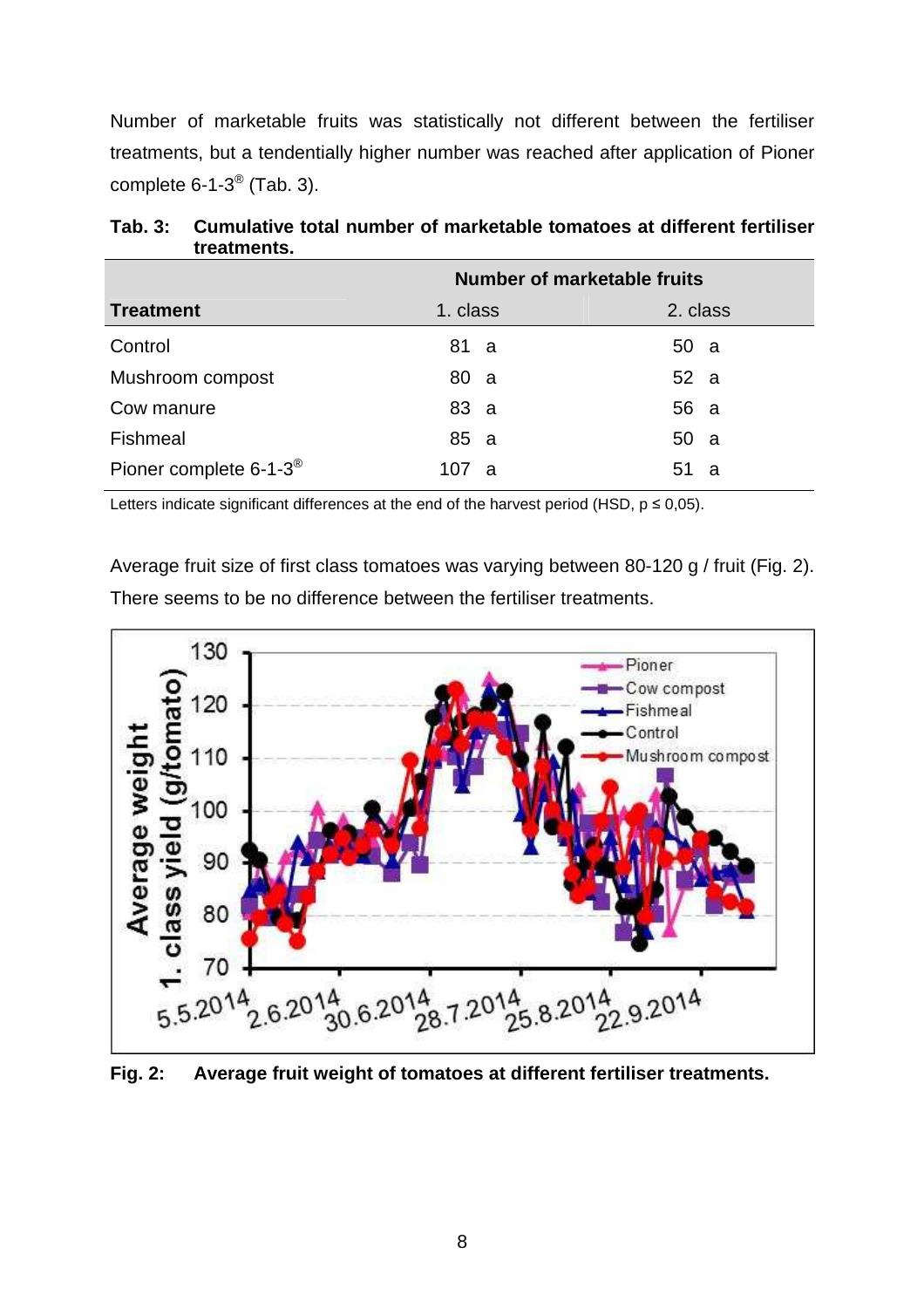## **4.2. Outer quality of yield**

Marketable yield was around 90% (Tab. 4). Unmarketable fruits were mainly because of too small tomato fruits.

|                                        | Marketable yield (%) |          | Unmarketable yield (%) |          |                                  |  |
|----------------------------------------|----------------------|----------|------------------------|----------|----------------------------------|--|
| Treatment                              | 1. class             | 2. class |                        |          | too small flawed not well shaped |  |
| Control                                | 64                   | 25       | 9                      | $\Omega$ |                                  |  |
| Mushroom compost                       | 62                   | 26       | 10                     |          |                                  |  |
| Cow compost                            | 61                   | 27       | 11                     | 0        |                                  |  |
| Fishmeal                               | 63                   | 25       | 11                     | $\Omega$ |                                  |  |
| Pioner complete $6-1-3^{\circledcirc}$ | 70                   | 21       | 8                      | 0        |                                  |  |

## **Tab. 4: Proportion of marketable and unmarketable tomato yield at different fertiliser treatments.**

## **4.3. Interior quality of yield**

#### **4.3.1 Sugar content**

Sugar content of tomatoes was measured two times during the harvest period and varied between 3,0 and 4,5 BRIX (Fig. 3). Sugar content of tomatoes was highest for the unfertilised control.



**Fig. 3: Sugar content of tomatoes at different fertiliser treatments.**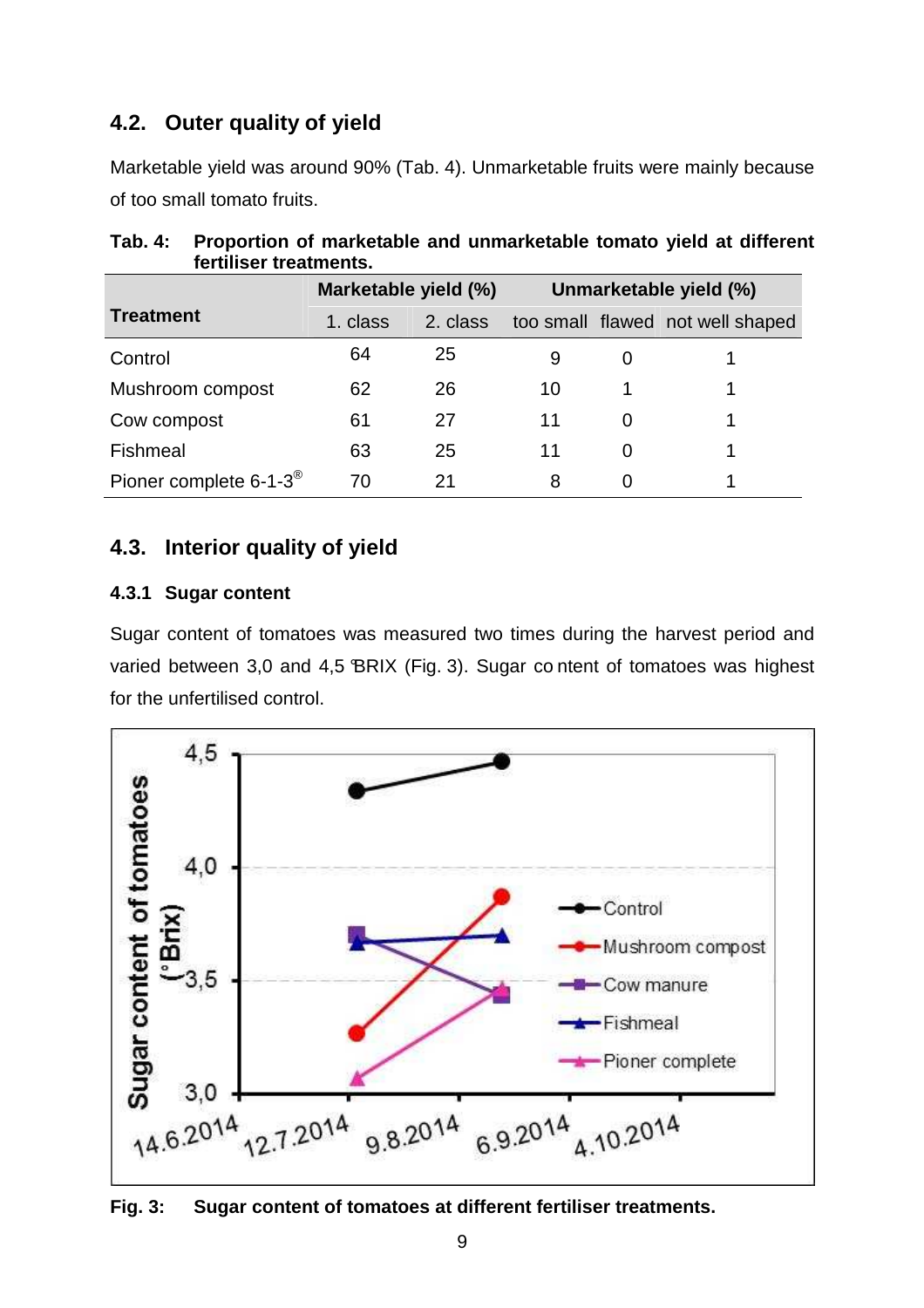#### **4.3.2 Nitrogen content of fruits**

Nitrogen content of tomatoes was measured two times during the harvest period. N content varied between 1,6-2,1% (Fig. 4).



**Fig. 4: N content of tomato fruits at different fertiliser treatments.** 

### **4.4 Soil nitrate content**

Fertiliser application markedly affected the nitrate content in the 0-15 cm layer. In the control treatment, nitrate content was relatively high (compared to the fertiliser treatments). Type of fertiliser strongly influenced the nitrate content in the soil. Hand hoeing increased the soil nitrate content after the second fertiliser application (see unfertilised control).

A fertiliser application increased generally soil nitrate content in soil. The increase in soil nitrate content was highest after the application of fishmeal and Pioner complete 6-1-3<sup>®</sup>. After each fertiliser application increased soil nitrate content to a higher value compared to the previous fertiliser application and was at the end of the experiment with more than 20 g NO<sub>3</sub>-N / m<sup>2</sup> at a very high value for fishmeal while for Pioner complete 6-1-3<sup>®</sup> a value of more than 10 g NO<sub>3</sub> -N / m<sup>2</sup> was reached.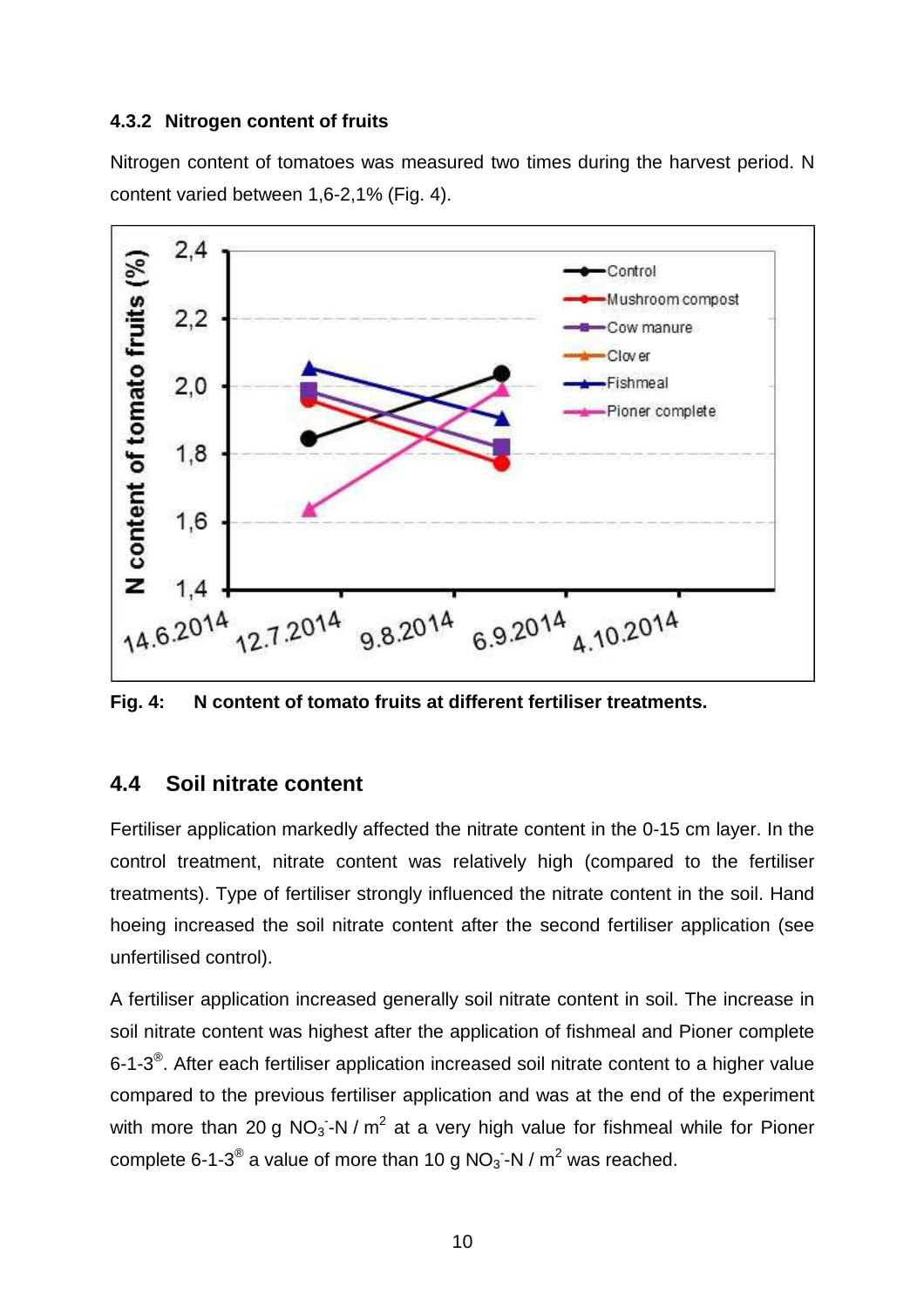Composted cow manure and the reference fertiliser mushroom compost increased the soil nitrate content much less compared to the previous mentioned fertilisers. Values of 2-10 g  $NO_3$ -N / m<sup>2</sup> were reached.

Finally, at the end of the greenhouse experiment soil nitrate content of all treatments was not much different compared to the soil nitrate content measured two months before.



**Fig. 5: Soil nitrate content in tomatoes after the split application of different organic fertilisers in the glasshouse. Fertiliser was applied within a 30 cm wide fertiliserband (arrows marking a fertiliser application) and thereafter all treatments were hand hoed 5-10 cm deep.**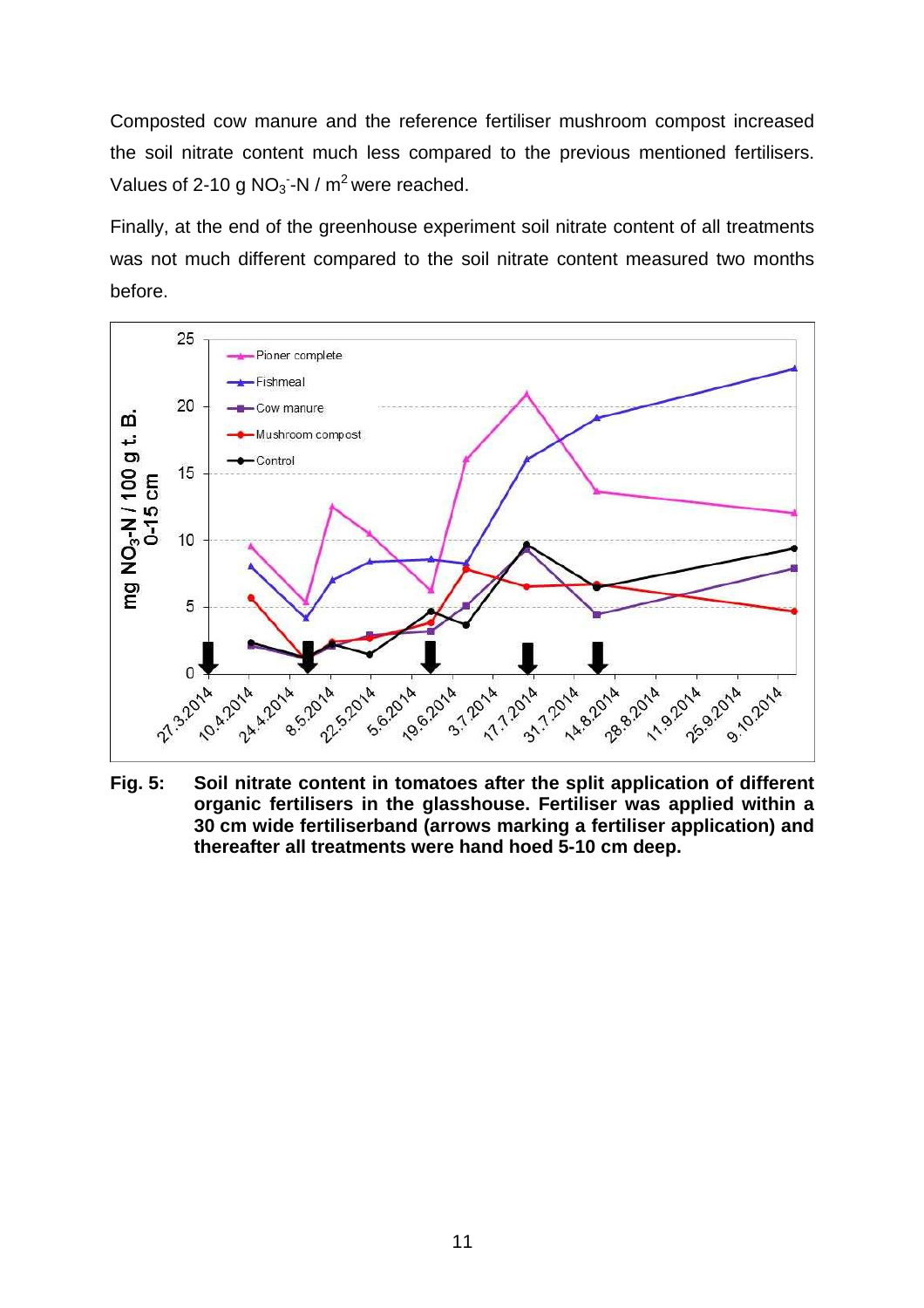#### **5 DISCUSSION**

#### **5.1 Effect of fertiliser**

The tested organic fertilisers differed strongly in soil N mineralisation in the greenhouse experiment with tomatoes. This confirms earlier experiments with organic fertilisers (Schmitz and Fischer, 2003, Stadler et al. 2006). Gutser et al., (2005) stated that N availability from organic fertilisers determined as mineralfertiliser equivalents vary typically between 30-70% in the year of application.

In general, composted animal manure and plant compost are characterised by a low N content and a relatively high C : N ratio, resulting in a low and slow N mineralisation. Therefore, traditional compost is not a real fertiliser, but mainly used as soil conditioner and it will also mineralise nitrogen in low amounts months after application. Furthermore, the weed potential in compost needs to be kept down.

If vegetable requires N very soon, it is recommended to apply either the fast mineralising fishmeal or Pioner complete 6-1-3<sup>®</sup> even though this fluid fertiliser is not in line with the general principle of organic horticulture to feed the plants through the soil.

The N mineralisation of the fertilisers in the tomato experiment resulted in higher peaks with the fertilisers fishmeal and Pioner complete 6-1-3 $^{\circledR}$  compared to the other tested fertilisers. But this was not transferred into yield. The yield level was in general low which was caused by the relatively low natural solar irradiation during the whole growth period compared to other years with normally much higher natural solar irradiation. A low yield level due to low natural solar irradiation was also observed the year before (Stadler, 2014).

Yield of tomatoes was comparable between organic fertilisers and the reference fertiliser mushroom compost, pointing out their ability for substitution. Moreover, the application of fertilisers did not significantly increase yield compared to the unfertilised control, indicating a high N supply of the soil. Also, Tourte et al. (2000) found no significant differences in the yield of marketable tomatoes between the control and an application of approx. 175 kg N/ha in form of woolypod vetch. This might be explained by the often marginal effect of green manure on yield of tomatoes on fertile soils, but its high effects on poor soils (Thönnissen et al., 2000a), which was also observed by Stadler (2006).

12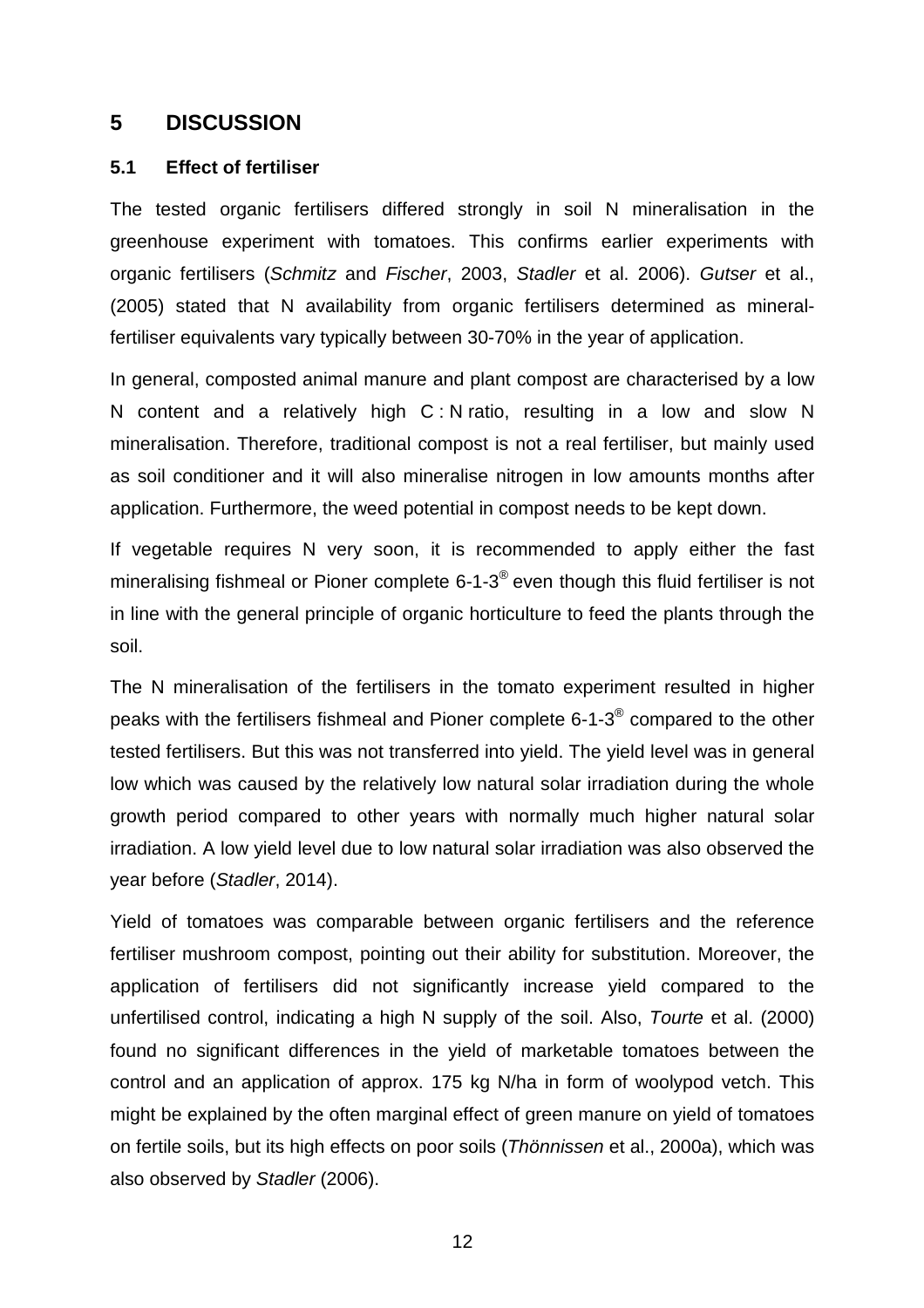The lower soil nitrate content of Pioner complete 6-1-3 $^{\circledast}$  compared to fishmeal at the end of the growth period is most likely the reason for the tendentially higher yield in the treatment with Pioner complete 6-1-3<sup>®</sup>. The fertiliser-N was taken up by the tomato plant and transferred into yield.

#### **5.2 Fertiliser application strategies**

The data from the pot experiment indicate that N mineralisation of organic fertilisers increased rapidly and was mostly completed after 10-11 weeks after application and declined thereafter (Stadler, 2014). Therefore, the time course of the N release of these fertilisers may favourably match the early N demand of fruit vegetables like tomatoes. On the other hand, if the whole N amount of fertiliser is applied at planting there will be a high N surplus during the early tomato growth. But, mineral N in soil may be prone to losses by leaching or immobilisation (Blankenau and Kuhlmann, 2000). Hence, it might be expected that a split application of organic fertilisers could be favourable for long-growing crops.

The efficiency of the fertiliser on yield depends largely on the synchrony between N release of crop residues and N demand by the growing crop (Iritani and Arnold, 1960). The time course of N uptake markedly differs between vegetable crops (Matsumoto et al., 1999) and for tomatoes N uptake, measured by the difference of  $NO<sub>3</sub>$  in the soil in the planted vs. unplanted plots, starts 1-3 weeks after planting (Thönnissen et al., 2000b). According to the pot experiment can from both fishmeal and Pioner complete 6-1-3<sup>®</sup> a high and rapid N release be expected (Stadler, 2014) that may temporarily exceed the N requirement of the tomato plants, which is the reason why a splitted fertiliser strategy was selected to reduce intermittently occurring N excess in soil. However, on the one hand any surplus of mineral N in soil may be prone to losses by leaching or immobilisation (Blankenau and Kuhlmann, 2000). On the other hand a minimum content of mineral N in soil is needed to support a proper plant growth (Feller and Fink, 2002). Residual NO<sub>3</sub>-N remained in the soil at the end of the growing period of the tomatoes, showing that there was no limitation of N at the end of the cropping season which was also observed in the greenhouse experiment with tomatoes and sweet pepper the year before (Stadler, 2014). However, at the second and third fertiliser application date were nitrate values in the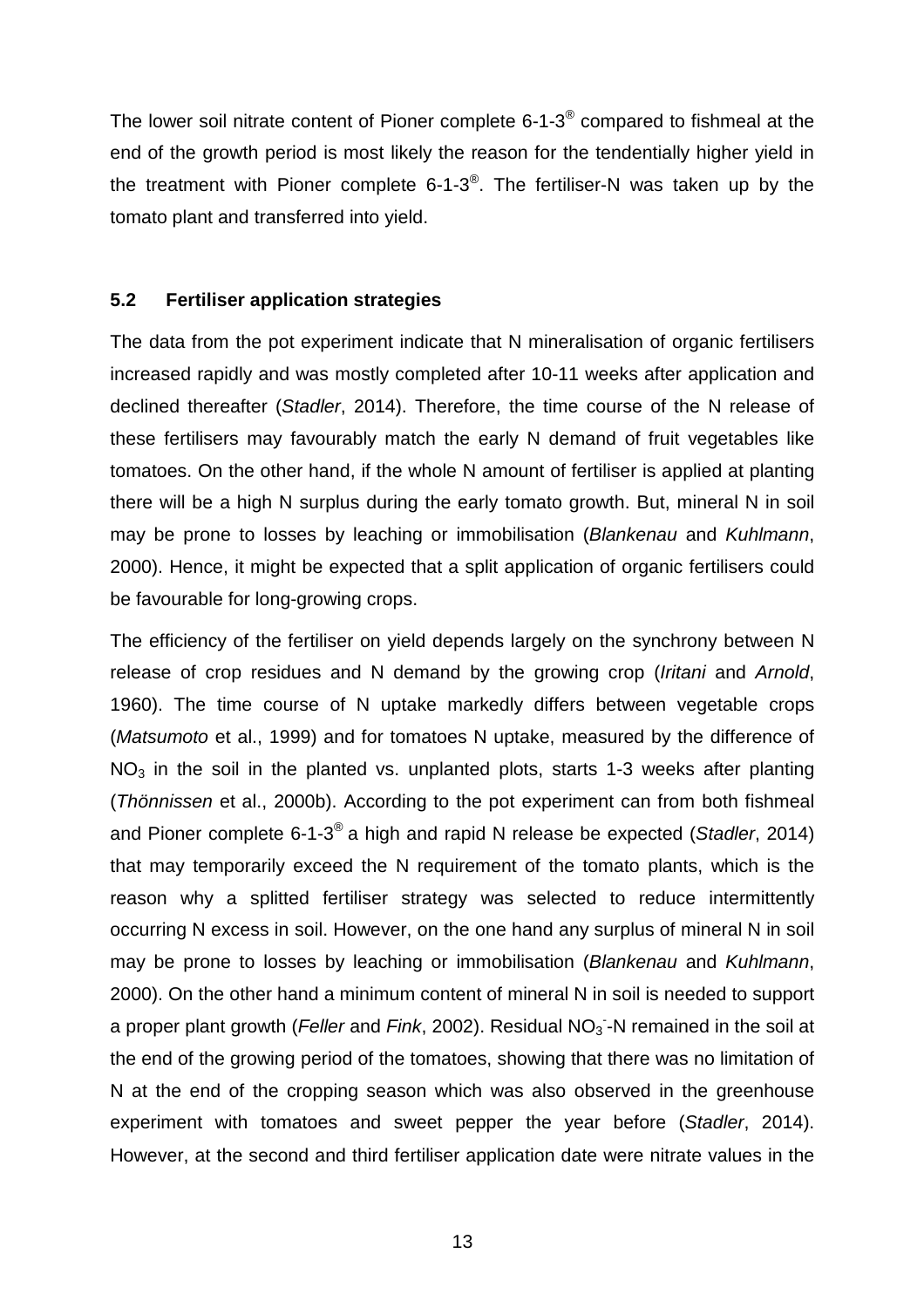soil quite low and it would have been appropriate to apply fertiliser earlier or give a higher fertiliser amount at the beginning.

In view of the missing yield differences, the N supply of the tomatoes was obviously not significantly different between different treatments during crucial stages of development. Especially after each Pioner complete 6-1-3<sup>®</sup> application mineral N content was boosted by a high short-term N release. Similar results observed Båth (2001), where a late application of green manure (clover) caused a delay in growth and N uptake of leek and high values of nitrate in soil at harvest.

Fishmeal and Pioner complete 6-1-3 $^{\circledast}$  acted as rapid N sources, ensuring a sufficient N supply for vegetable crops in organic horticulture. The effect of hoeing was not very obvious in this experiment, but from former experiments (Stadler, 2014 and 2006) it can be concluded that a regular hoeing of the formerly fertilised plots during the vegetation period will generally increase N mineralisation and should therefore be part of an optimised fertiliser management strategy.

#### **5.3 Economics**

Beside the effect of the fertiliser also the economic side is of interest. Table 5 shows the price per kg or l of fertiliser. Mushroom compost is about 6 times cheaper than fishmeal and about 3 times cheaper than Pioner complete 6-1-3 $^{\circledR}$ . However, one must keep in mind that a much higher amount of fertiliser in the form of mushroom compost is necessary to get 1 kg N compared to the other fertilisers. Also, the N utilisation was much lower with mushroom compost. Paying attention to the apparent N utilisation that was about 10% for mushroom compost (Stadler, 2014) would mean that one kg of mineralised N would nearly cost 3.000 ISK. For fishmeal with 75%

| <b>Fertiliser</b>                      | size   | <b>ISK / size</b><br>(without<br>VAT) | <b>N</b> content<br>$(\%)$<br>(mg/l) | ISK / kg<br>ISK/I                          | ISK / kg N<br>ISK/I N  |
|----------------------------------------|--------|---------------------------------------|--------------------------------------|--------------------------------------------|------------------------|
| Mushroom compost                       | 1 $m3$ | 2500                                  | 1,91                                 | 6<br>(bulk density: $450 \text{ kg/m}^3$ ) | 291                    |
| Fishmeal                               | 1 kg   | 185                                   | 10,94                                | 185                                        | 1691                   |
| Pioner complete $6-1-3^{\circledcirc}$ | 201    | 9 3 3 6                               | $216*$                               | 457                                        | 864<br>(ready mixture) |

#### **Tab. 5: Costs of organic fertilisers.**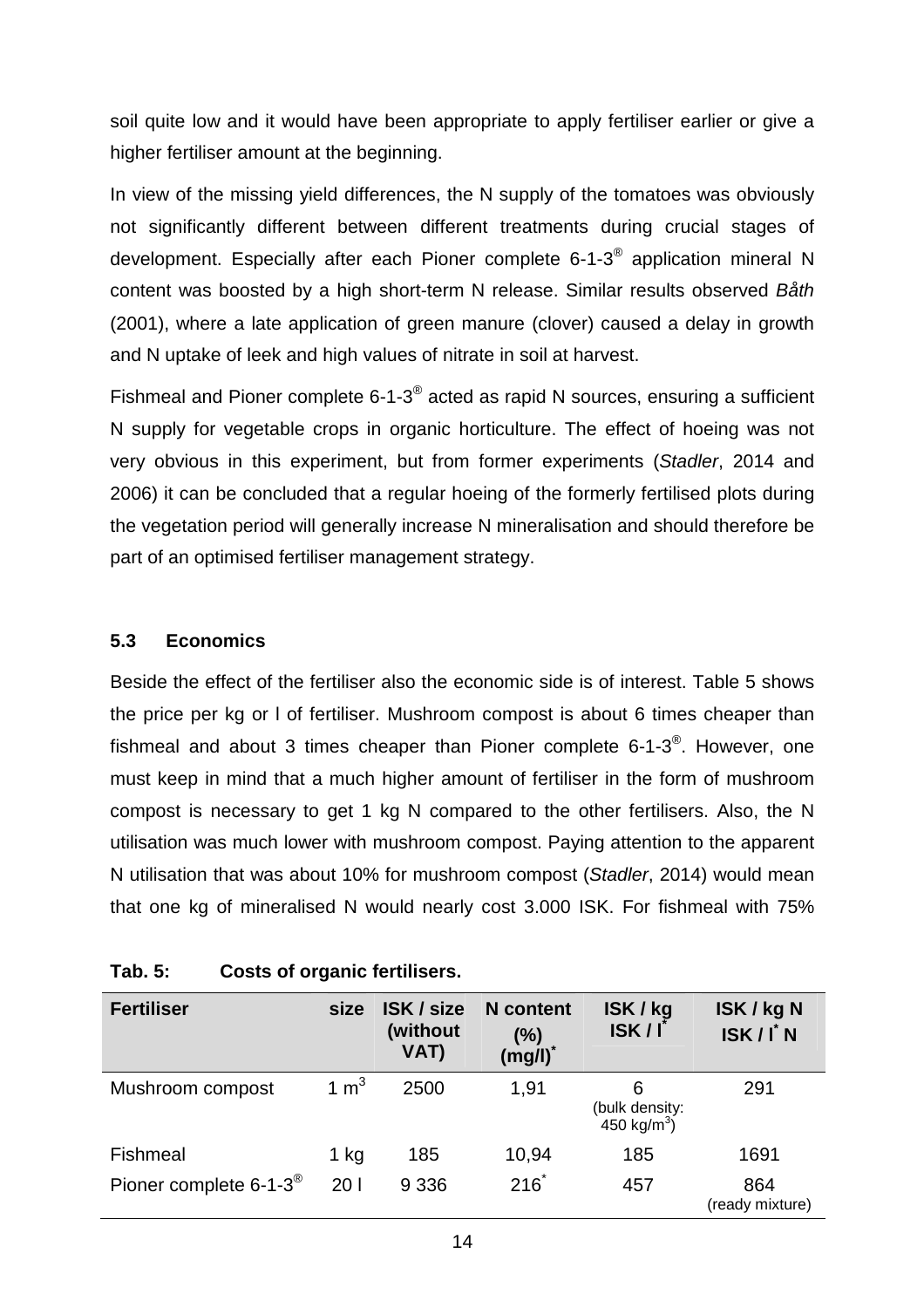apparent N utilisation it would be about 2.200 ISK and for Pioner complete 6-1-3<sup>®</sup> with 85% apparent N utilisation about 2.500 ISK. That means, according to the N utilisation would mushroom compost be the most expensive fertiliser. However, it also needs to taken into account that mushroom compost is releasing N not only in the year of application. Considering also the following years would then probably lead to similar values as for the other fertilisers. Therefore, on the one hand, mushroom compost cannot be classified as cheap fertiliser and on the other hand fishmeal and Pioner complete 6-1-3 $^{\circ}$  cannot be classified as expensive fertilisers.

### **6 CONCLUSIONS**

In the year of application are organic fertilisers mineralising from 10% (compost) up to 80% (fishmeal, Pioner complete 6-1-3<sup>®</sup>) of the total N applied. Consequently, it can be assumed that the regular application of these fertilisers over several years will tend to increase total soil OM and N that can potentially be mineralised. It should therefore be kept in mind whether long-term application of these fertilisers may require a modified application strategy.

The experiments conducted in both years, 2013 and 2014, have shown, that mushroom compost was one of the fertilisers that reached as good results as most of the other tested fertilisers. Therefore, the prohibition of using mushroom compost should not really effect the organic vegetable growers as there are at least equal (composted animal manures) or even better fertilisers (e.g. fishmeal) that have a similar price on the market.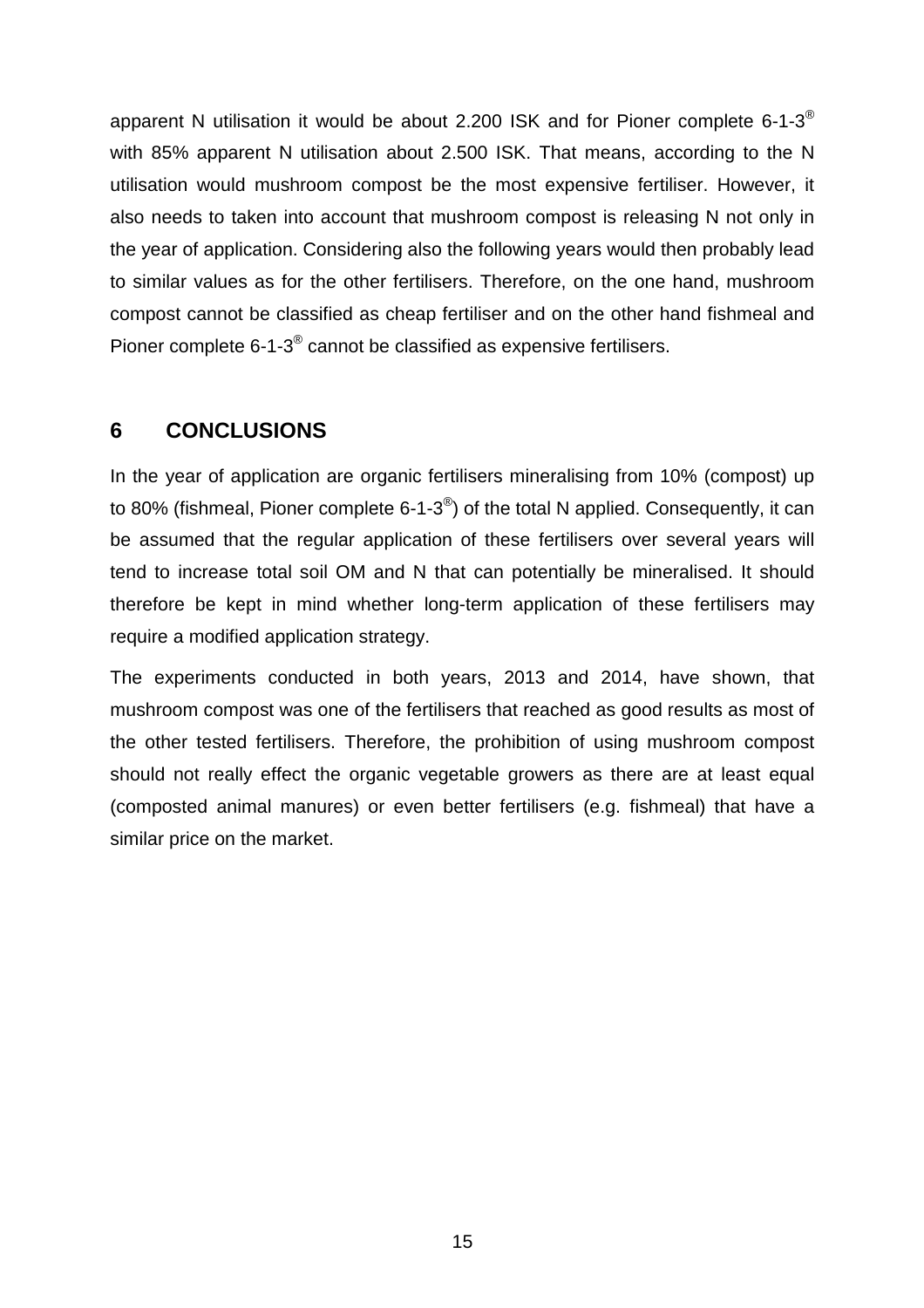#### **7 REFERENCES**

- BÅTH B, 2001: Nitrogen mineralisation and uptake in leek after incorporation of red clover strips at different times during the growing period. Biol. Agric. Hort. 18, 243-258.
- BLANKENAU K, KUHLMANN H, 2000: Effect of N supply on apparent recovery of fertiliser N as crop N and Nmin in soil during and after cultivation of winter cereals. J. Plant Nutr. Soil Sci. 163, 91-100.
- CORBEELS M, O´CONNELL AM, GROVE TS, MENDHAM DS, RANCE SJ, 2003: Nitrogen release from eucalypt leaves and legume residues as influenced by their biochemical quality and degree of contact with soil. Plant Soil 250, 15-28.
- FELLER C, FINK M, 2002: NMIN target values for field vegetables. In: Booij, R., Neeteson, J. (ed.): Acta Hort. 571, Proceedings of the ISHS workshop: Towards an ecologically sound fertilisation in field vegetable production, International Society for Horticultural Science, 195-201.
- GUNNLAUGSSON B, 1995: Sveppamassi sem áburðargjafi í lífrænni ylræktun Forathugun 1995. Garðyrkjufréttir nr 195.
- GUNNLAUGSSON B, 1997: Sveppamassi sem áburðargjafi í lífrænni ylræktun. Garðyrkjufréttir nr 201.
- GUNNLAUGSSON B, GUÐFINNSSON GK, 2004: Lífrænir áburðargjafar í gúrkuræktun. Garðyrkjufréttir nr 214.
- GUTSER R, EBERTSEDER T, WEBER A, SCHRAML M, SCHMIDHALTER U, 2005: Shortterm and residual availability of nitrogen after long-term application of organic fertilisers on arable land. J. Plant Nutr. Soil Sci. 168, 439-446.
- IRITANI WM, ARNOLD CY, 1960: Nitrogen release of vegetable crop residues during incubation as related to their chemical composition. Soil Science 89, 74-82.
- MATSUMOTO S, AE N, YAMAGATA M, 1999: Nitrogen uptake response of vegetable crops to organic materials. Soil Sci. Plant Nutr. 45, 269-278.
- SCHMITZ HJ, FISCHER P, 2003: Vegetabile Dünger in Substraten für den ökologischen Gemüsebau. Gemüse 2, 18-22.